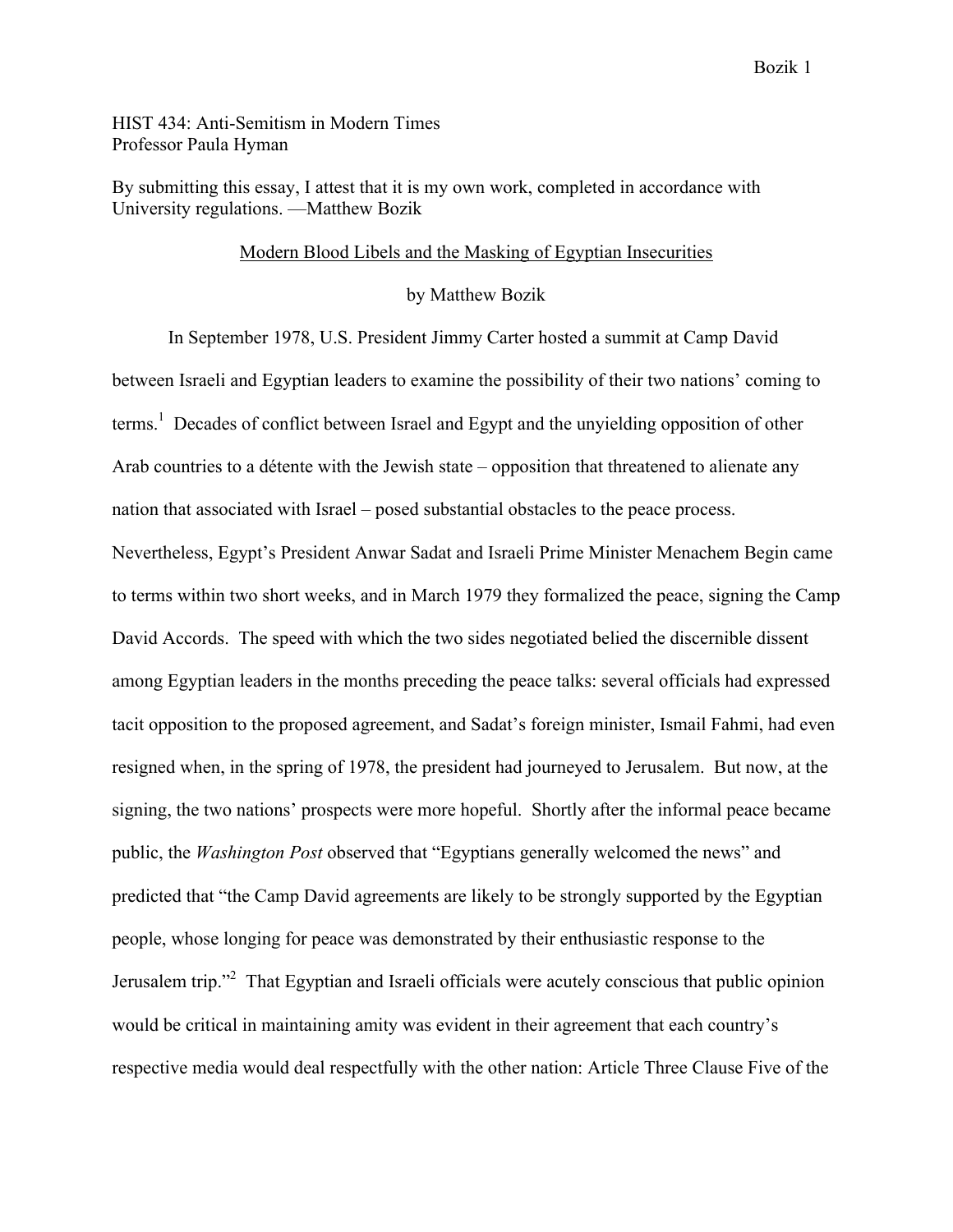Accords stipulates that "both sides [must] strive to cultivate mutual trust and understanding and refrain from hostile propaganda."<sup>3</sup>

And yet within several years this initial good feeling had dissipated among Egyptians, who began to register increasing scorn for Israelis – and for Jews in general – in a fury of antisemitic attacks. Indeed, Egyptian antisemitism became increasingly pronounced in the late 1980s and early 1990s, and when Egyptian authorities arrested the Musratis, an Arab Israeli family, on charges of espionage, media attacks grew even more virulent. The misfortune of the Musratis illustrates the extent to which Egyptians had abandoned the letter and spirit of the Camp David Accords. Members of the press declared the Musratis to be "carriers of AIDS" on orders from the Israeli government to infect the Egyptian populace. Academics, too, warned of the cultural assault that the Jewish state was initiating. But it was not only private citizens who were responsible for the scurrility, but also the government, which did not seek to rebuke the antisemitism that found its way into state-sponsored publications. The intensity of Egypt's attacks on Israel both in the popular press and in academia did much to undermine the Accords<sup>1</sup> while also revealing a paradox in Egyptian thinking: after having signed a treaty for the express purpose of doing away with "hostile propaganda," why would Egypt display such animus toward Israel? The incoherence and blatant sophistry of Egyptian antisemitism often obscures the impulses of this hate, but the story of the Musratis does offer insight into the various other strains of antisemitism in Egypt. Careful analysis of antisemitism in Egyptian writings suggests that these attacks were a product of deep-seated insecurities about Egyptian society and that they arose as much from feelings of political and religious impotence as from hateful conceptions of Jews.

<sup>|&</sup>lt;br>i  $\textsuperscript{i}$  Indeed, the attacks prompted King Hassan of Morocco to declare: "For Egypt, Camp David is dead.... Formally, the treaty remains. It is difficult, of course, to tear up treaties…. Nevertheless, in politics, there is not only form but also substance" (*Christian Science Monitor*, "Is Israel Expendable?", February 21, 1984).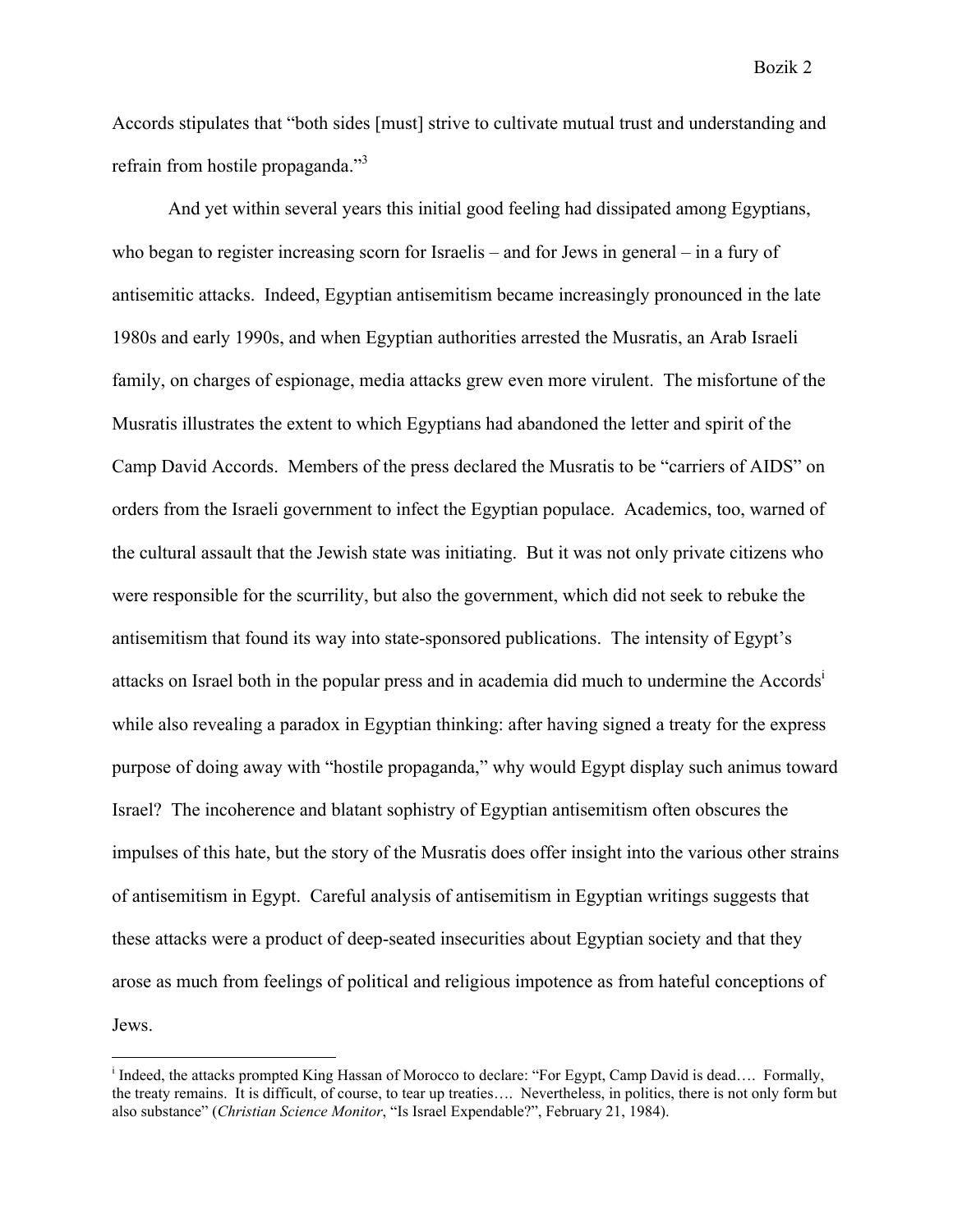## **The Musrati Debacle**

It was in February 1992 that Egyptian authorities detained Israeli Arab Fares Musrati and his seventeen year-old daughter Faika on charges of espionage.<sup>4</sup> Several days later, border police arrested Fares's son, Majid Musrati, for attempting to cross into Israel from Egypt using a forged passport; Egyptian authorities would subsequently indict Majid as a spy as well. The news shocked Israel, for it was the first time since the Camp David peace that Egypt had detained Israelis on such charges.<sup>5</sup> While Israel vehemently denied the allegations, the Egyptian government detailed the Musratis' plan not only to spy on military installations but also to assassinate senior Egyptian official Boutros Boutrous-Ghali. Prime Minister Yitzhak Shamir and Foreign Minister David Levy lobbied hard but unsuccessfully for the Musrati's release.<sup>6</sup>

While Egyptian authorities – unable to produce any substantial evidence to corroborate their suspicions – advanced their charges against the Musratis, Egyptian journalists, too, speculated about the Israeli family. Abdel-Wahab Motawie, the editor of the governmentsponsored newspaper *Al-Ahram*, stated in an interview with the BBC: "We ask ourselves why Israel is sending spies to Cairo at this time. Does Israel believe that the peace process will make Egypt negligent in guarding its national security? Is it because Israel wants to sabotage the process with this action? Or does Shamir want to score a few points before the forthcoming election? $2^{7}$  These comments signal the alacrity with which the Egyptian media propounded various sensationalist theories to account for the presence of the Musratis in Egypt. Although a distinguished journalist, Motawie commits himself to uncritical judgments here, presupposing that his questions' premise – that Israel is engaging in espionage – is valid: he simply assumes that the Musratis are spies – expressing wonder at Israel for "sending spies to Cairo at this time" – without acknowledging the possibility that the family is innocent. Motawie's speculation that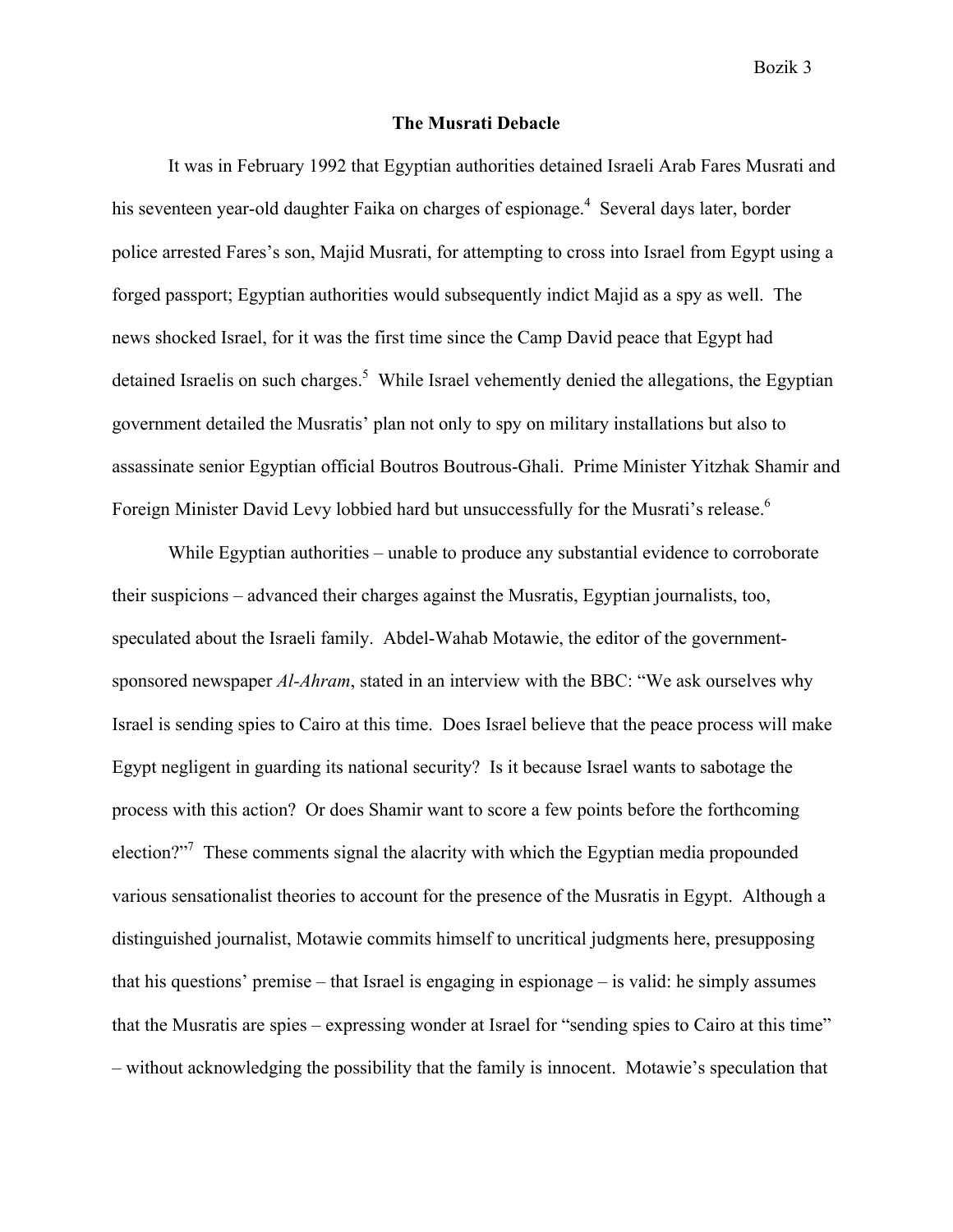"Shamir wants to score a few points before the upcoming election" is also rather equivocal. Is he suggesting that Shamir intended Egypt to discover the Musratis in order that when the charges became public, the Israeli people would support him all the more? Is Motawie therefore implying that Israelis are scandal-mongers and sensationalists? He never clarifies his insinuations, and the ambiguity here signals Motawie's own uncertainty in his attacks, for he posits two diametric hypotheses: that the Israelis seek to advantage themselves with the Accords and that they aim to undermine the entire "peace process." Although Motawie himself tacitly acknowledges the speculative nature of his claims by phrasing them in question form, he nevertheless readily imputes the most sinister motives to the Israeli government. Furthermore, while Motawie disavows the notion that "Egypt [may have become negligent] in guarding its national security," his questions betray anxiety about his country's vulnerability.

Such readiness to assume the worst took on a more lurid form in other publications, inspiring antisemitism grounded in only the most chimerical evidence. The evening paper *Al-Masaa* proclaimed in an anonymous February 1992 editorial – ascribed to a "noble Arab" – that "the operation has Mossad fingerprints all over it. Sending girls with AIDS is a standard operating procedure at the Mossad."<sup>8</sup> The "noble Arab" levels his charge here as if it were a widely known fact and appears to suspect that his readership will eagerly accept the charge with credulity. The allegation that the Israeli government is waging an insidious form of biological warfare is incendiary enough, but on a deeper level this story perpetuates ancient views of Jewish cunning and perfidy: Jews, so the "noble Arab" maintains, will sacrifice their own without compunction in order to extirpate enemy populaces. Other publications elaborated such sentiments. *Al-Ahram* columnist Izat al-Sa'adani declared in an article entitled "Welcome, Israeli AIDS" that "Egyptian public opinion is preoccupied not only by the espionage story…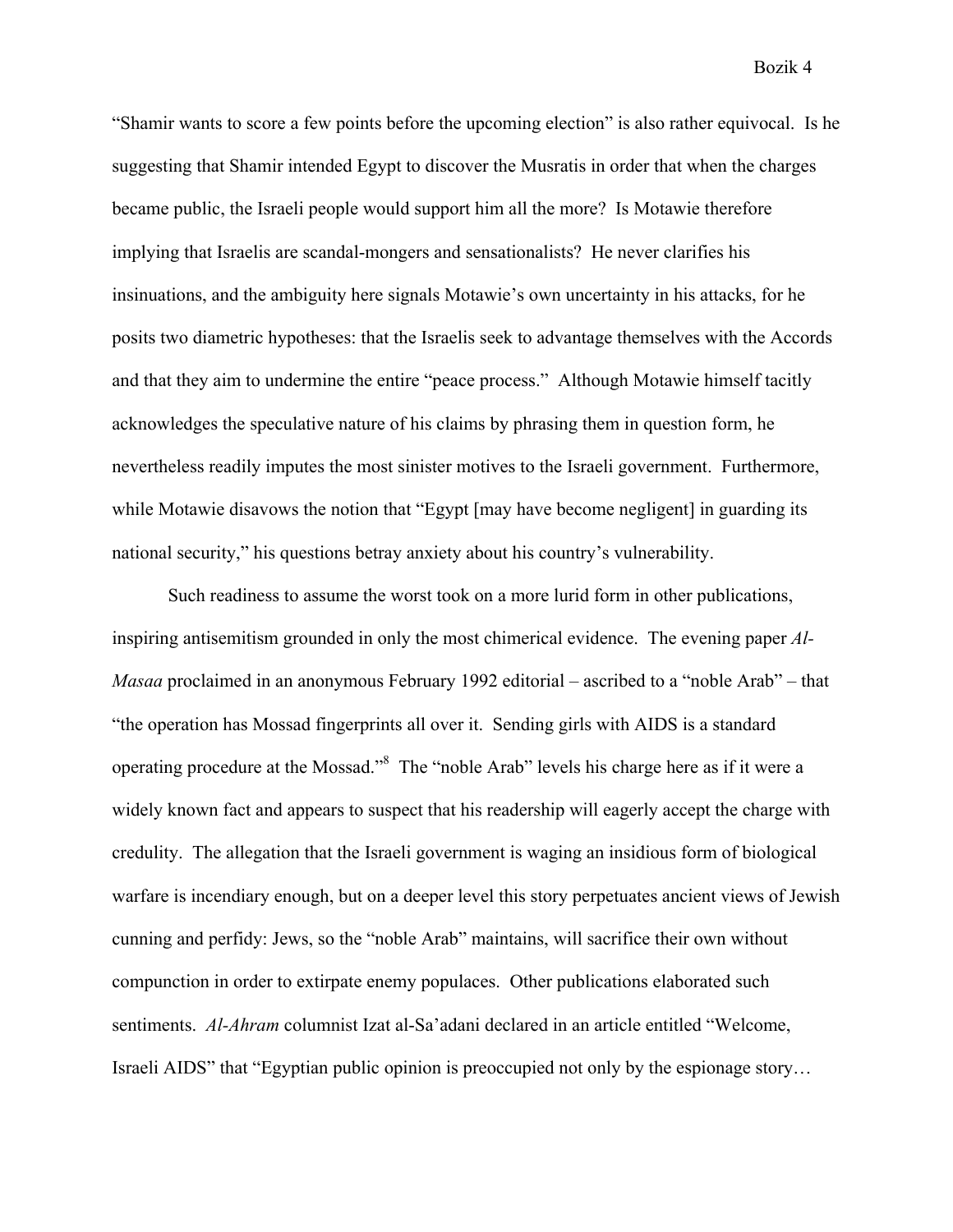[but also] focused on the news that Musrati's daughter Faika is an AIDS carrier. There is grave concern that she came in order to contaminate Egyptian youth with the deadly disease." While it is perhaps unremarkable that the public would take interest in such a bizarre and uncommon "espionage story," the outcries over Faika's alleged disease seem to be singularly embarrassing evidence of Egyptian sensationalism. Al-Sa'adani does not even seem concerned by the idea that the Musratis may have compromised Egyptian national security – if anything, the more likely supposition. Rather, while not explicitly decrying Faika, al-Sa'adani infers that the charges against her are true: he does not appraise the veracity of the indictments but rather asserts emphatically that "Faika is an AIDS carrier." What remains uncertain for al-Sa'adani is whether Faika in fact came to "contaminate Egyptian youths." Because al-Sa'adani does not ground his analysis in unbiased reasoning, he paves the way for validating his a priori conclusion that Faika is guilty. The manner in which he addresses the subject presaged the enthusiasm with which the Egyptian media would "convict" Faika.

Other publications exhibited more apprehension about maintaining the cultural sanctity of Egypt than about any possible security issues; as popular conjectures strayed farther from the charges that the Egyptian government had initially proffered, the media's allegations grew more virulent and irrational. In the English-language daily *Egyptian Gazette*, Nabeel Hassan more graphically explored the charge that Israel was spreading AIDS among Egyptians. In an article headlined "Normalization of AIDS," Hassan stated: "The most dangerous spy was not arrested for collecting data about military installations or the economic situation but for trying to destroy

ii This title plays upon the term "normalization" with which Israeli and Egyptian officials denoted the cultural exchange that they hoped would come about as a consequence of the Camp David Accords. Dr. Adel Safty, Dean of Law at Bahcesehir University in Turkey, states in reference to normalization: "The Israelis wanted more than diplomatic recognition and political economic relations with Egypt; they sought an acceptance of the ideological underpinnings of their State. This was clearly the goal of the process which came to be most inappropriately called normalization. One would have suspected that full diplomatic, political and economic relations would have ushered in as normal a relation as could be expected between former enemies. But Egypt and Israel were no normal enemies" (107).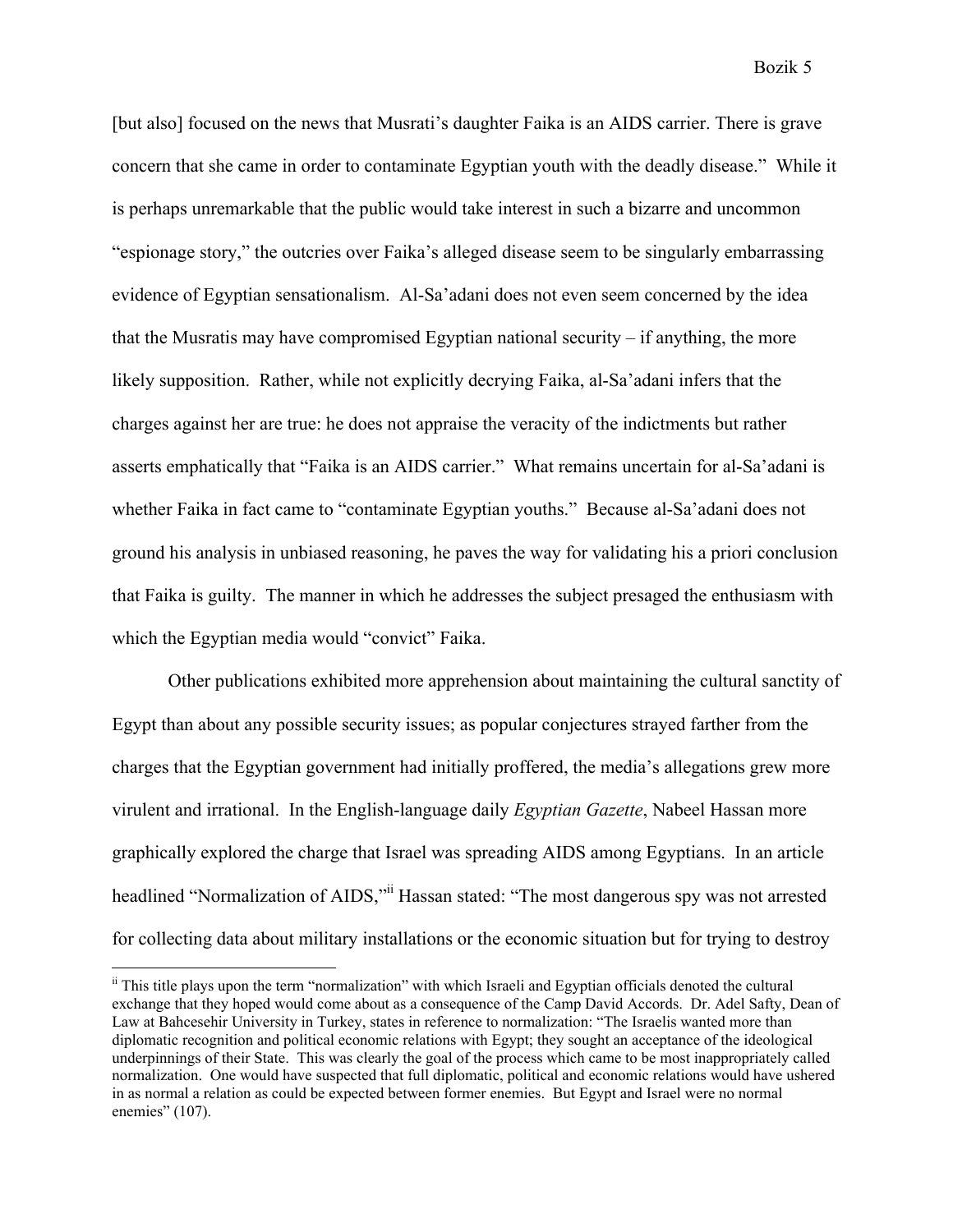Egypt's youth. Faika Musrati has AIDS, she has attracted many men, and through sexual contact contaminated them with the AIDS virus."<sup>9</sup> Hassan here does not disclose the source of such fearful charges and neglects even to identify the origins of his claims. Indeed, he distinguishes himself as more strident in his accusations than his colleague al-Sa'adani and wholly unwilling to question the reliability of the popular charges, and ironically, he may appear more authoritative too: while the discerning critic readily apprehends Hassan's willful negligence, the obtuse reader may erroneously conclude that Hassan presents a well-corroborated report. With Hassan, there is no speculation, only vitriolic declaratives: Faika *has* AIDS, and she *has*  contaminated Egyptian men with the virus. Hassan proceeded, like many other Egyptian writers at the time, to ground his discussion in terms of the pernicious Accords: "What is the price of peace? Why does Israel try to destroy Egypt and the Egyptians by spreading AIDS? Normalization has proved meaningless. Israel does not know the meaning of peace, for it never enjoyed it. Its history is full of bloodshed."<sup>10</sup> Hassan starts here with an implicit conclusion – that Israel seeks to destroy its neighbors – and proceeds to substantiate it with contrived historical analysis, thus moving swiftly from a consideration of recent events to a concise – but nevertheless expansive – theory of the provenance of Israeli aggression. Hassan unhesitatingly attributes the Israeli proclivity to destroy to the nation's bloody "history." In doing so, he employs specious reasoning to bolster his presumptive conclusions.

#### **Antisemitism in the Popular Press and Tacit Government Endorsement**

How had the optimistic enthusiasm for peace that Egyptians had displayed in 1979 inverted itself so dramatically by 1992? To some extent, antisemitism had been present in Egypt all along: antisemitism was pervasive in Egyptian society before 1979, and the Camp David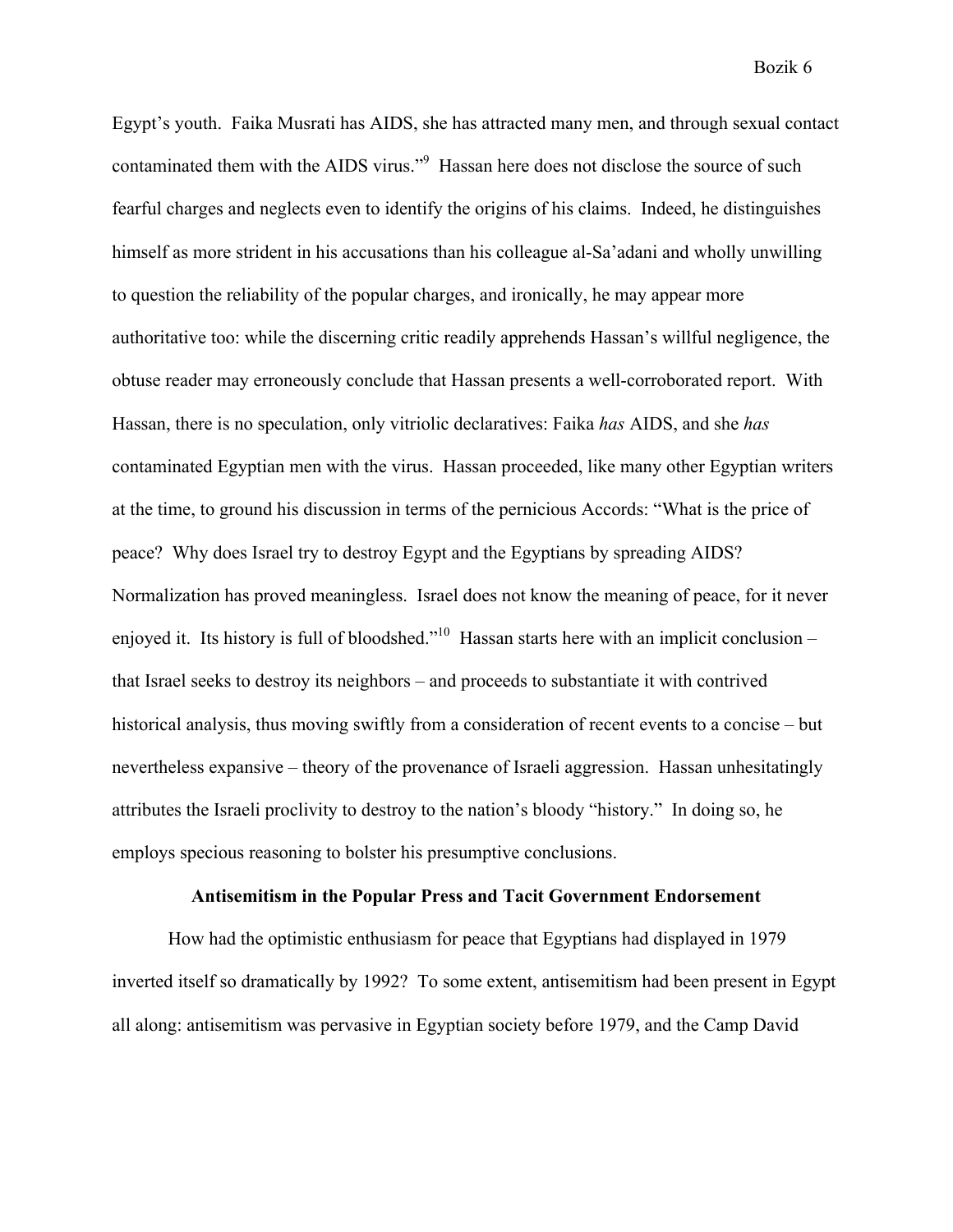Accords could not have simply uprooted all prejudice in the country against Jews and Israelis.<sup>iii</sup> Furthermore, the assassination of Egyptian President Sadat in 1981 eliminated a linchpin of the peace; after his death, the Egyptian government noticeably altered its stance toward Israel and displayed less enthusiasm for normalization programs, even discouraging university faculties from communicating with Israeli academics.<sup>11</sup> The Israeli invasion of Lebanon in 1982 – which many Egyptians viewed as a wholesale betrayal of the Accords – signaled the end of what political scientist Mark Tessler labels "the pretense of cultural cooperation"12 and did much to engender further hostility.<sup>iv</sup>

The ensuing Israeli-Lebanese War induced many journalists and intellectuals who had formerly endorsed the Jewish state to abandon their support. Anis Mansour, editor-in-chief of the major newspaper *Al-Akhbar*, had fervently advocated peace with Israel up until 1982. Beginning in 1972, when he became an adviser to President Anwar Sadat, Mansour had publicly encouraged other Arab nations to embrace peace with Israel, and after the Camp David Accords he had even invited Israeli writers to publish their work in his weekly journal, *October* – the first time an editor of a major Egyptian publication had made such an overture.<sup>13</sup> But on July 17, 1982, five weeks after the Israeli invasion of Lebanon, he issued this proclamation in his daily column in *Al-Ahram*:

> There is not a single pen in Egypt which has not cursed Israel. There is not a single voice in Egypt that has not disavowed its previous faith in the possibility of total peace with Israel. The essence of peace is a Palestinian state…. otherwise

iii Indeed, the Egyptian government failed ever to win over to the peace most professionals or intellectuals. Dr. Safty writes: "Although Sadat accepted and supported normalization and decreed its implementation, he [failed] to convince… the major professional associations of doctors, journalists, university professors and lawyer, who all voted to boycott normalization, with the Egyptian Lawyers Association adopting a particularly active stand and remaining in the forefront of the Egyptian intelligentsia's opposition to normalization" (110). iv Tessler explains: "Once Israel invaded Lebanon, all pretense of cultural cooperation ended. Newspapers

continued to be exchanged and the Israel Academic Center remained open, but the national media joined the opposition press in its uninhibited criticism of Israeli policies" (74).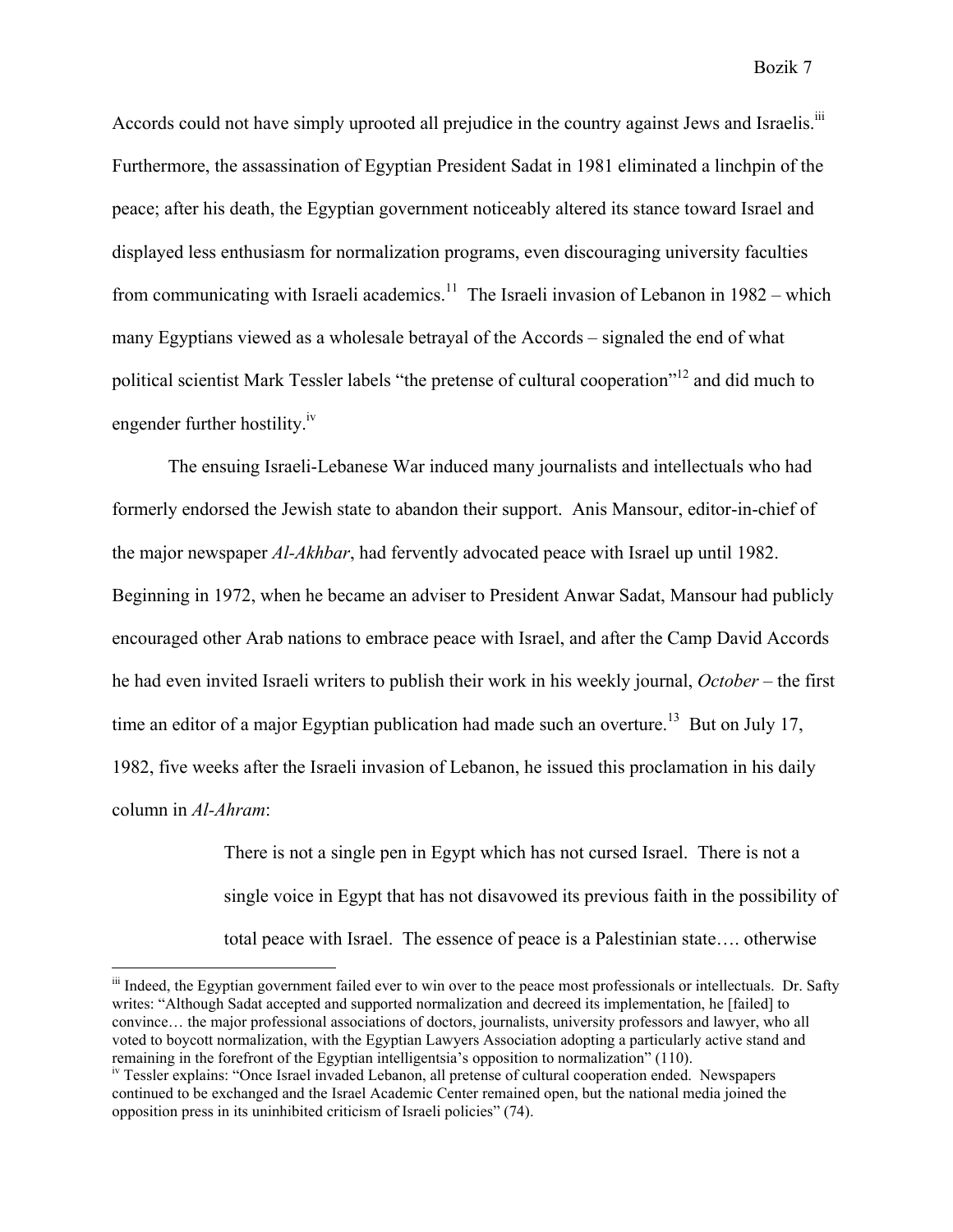there is no peace even if every single Israeli carried an atomic bomb, and even if American space ships carried every Palestinian to the moon!… We had reconciled with Israel, looking forward to a comprehensive peace…. It turned out to be a mistake…. The most optimistic of us knows now that it will take another 34 years to correct that mistake.<sup>14</sup>

While Mansour does not here engage in any openly antisemitic attacks, his hyperbole both implicitly implicates all Israelis – "no peace even if *every single Israeli* carried an atomic bomb" – and signals contempt for the noxious influence of the West that the United States embodies – "no peace… even if American space ships carried every Palestinian to the moon!". This latter assertion suggests that Israel's offense is unredeemable: Mansour implies that even the most fantastic efforts to rectify the cataclysm cannot but fail because the very existence of Israel precludes a settlement. Given these tendentious views, was Mansour's earlier stance disingenuous? Did he employ pro-Israel rhetoric merely to garner support for Egypt among Western nations and then repudiate the Jewish state when it became inconvenient or impolitic to offer such endorsements? Without involving ourselves in a discussion of the justice of the Israeli cause in 1982, we may safely conclude – given his record of defending Israel even when doing so would compromise Egypt's status with other Arab nations – that Mansour's change-of-heart is indicative not of underlying dishonesty but rather of his feeling that Israel had deluded Egypt in the 1979 talks. His harsh words reveal the embarrassment and sense of betrayal that many in Egypt felt at this time: having staunchly supported Israel and having assured other Arab nations that peace would be salutary, Egyptians – and particularly those in government – were derided as having foolishly misjudged Israeli designs. That a moderate like Mansour so swiftly reversed his stance toward Israel boded poorly for Israel's image among the general populace of Egypt: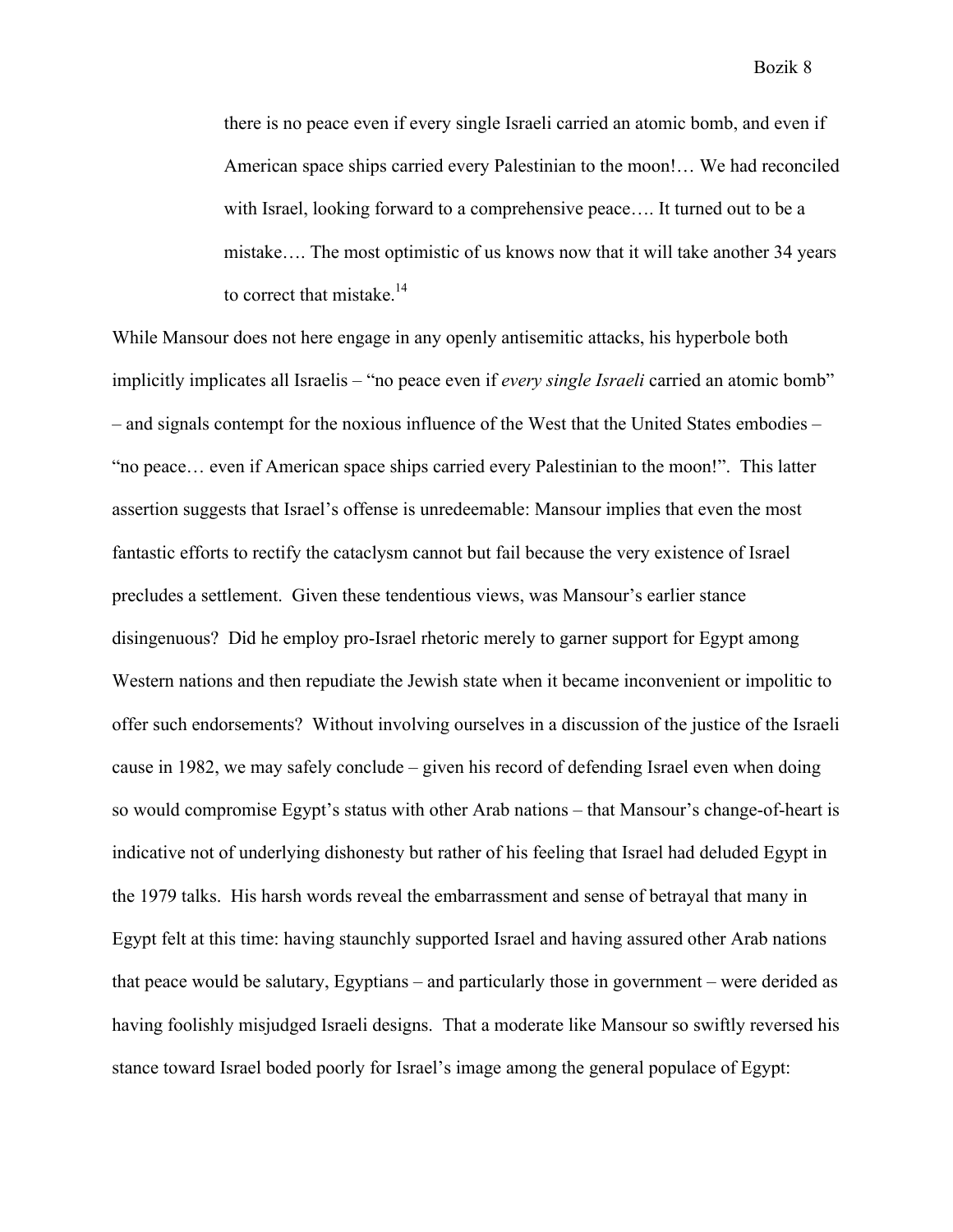Mansour's sudden and fierce opposition to Israel encouraged those already ambivalent toward the Jewish state to follow his lead. That many other moderates echoed Mansour only reinforced this trend. Indeed, William Quandt, political scientist at the Brookings Institute in Washington, D.C., posited in 1988 that the recanting of ideological and political moderates catalyzed the public opinion shift against Israel.<sup>15</sup> v

The popular intellectual Tawfik al-Hakim, who had denounced Egyptian intervention in the Arab-Israeli conflict and had loudly called for peace in 1979, published a short play that presented a tête-à-tête between him and Israeli Prime Minister Begin. The play underscored Israel's willful deceit: al-Hakim concludes by lamenting that he "has been deceived in his search for peace with Israel" – an expression of grief to which Begin responds with only a self-satisfied smirk.<sup>16</sup> The jaundiced rhetoric of moderates like Mansour and al-Hakim – rhetoric that frequently resorts to hyperbole and that employs diction underscoring Israeli cunning and deceit – precipitated vitriol that easily metamorphosed into antisemitism.

If the Israeli invasion of Lebanon in 1982 prompted widespread expressions of outrage among Egyptians, it nevertheless failed to arouse the antisemitism that would characterize the mid-1980s; Israel's bombing of the Palestinian headquarters in 1985 did much to precipitate more virulent manifestations of antisemitism.<sup>17</sup> Egyptian writers at this time sought both to elicit opposition to Israelis and to discredit Jews in general by casting them as inherently misanthropic; a salient component of this charge was the blood libel. The newspaper *El-Nur* issued an exposé

<sup>&</sup>lt;sup>v</sup> Quandt does point out that – despite the subtle policy shift after Sadat's death – the Egyptian government did not substantially alter its stance toward Israel in response to the invasion and that officials remained relatively consistent even into the late 1980s: "Domestic alignments and political attitudes toward Camp David have not changed much in quality of direction from what they were in the fall of 1981… [although] there have been changes in the relative size of various political forces, the primacy of Egyptian-Israeli consciousness, and the intensity of expressed feelings and manifest behavior. Islamic groups have attracted a larger following and are increasingly leading the opposition in an anti-Israeli campaign" (29-30). Our task here is to examine the underlying rationale for "the intensity of expressed feelings" against Israelis and to assess this heightened animus toward Israel, which numerous Muslim writers evinced during this period.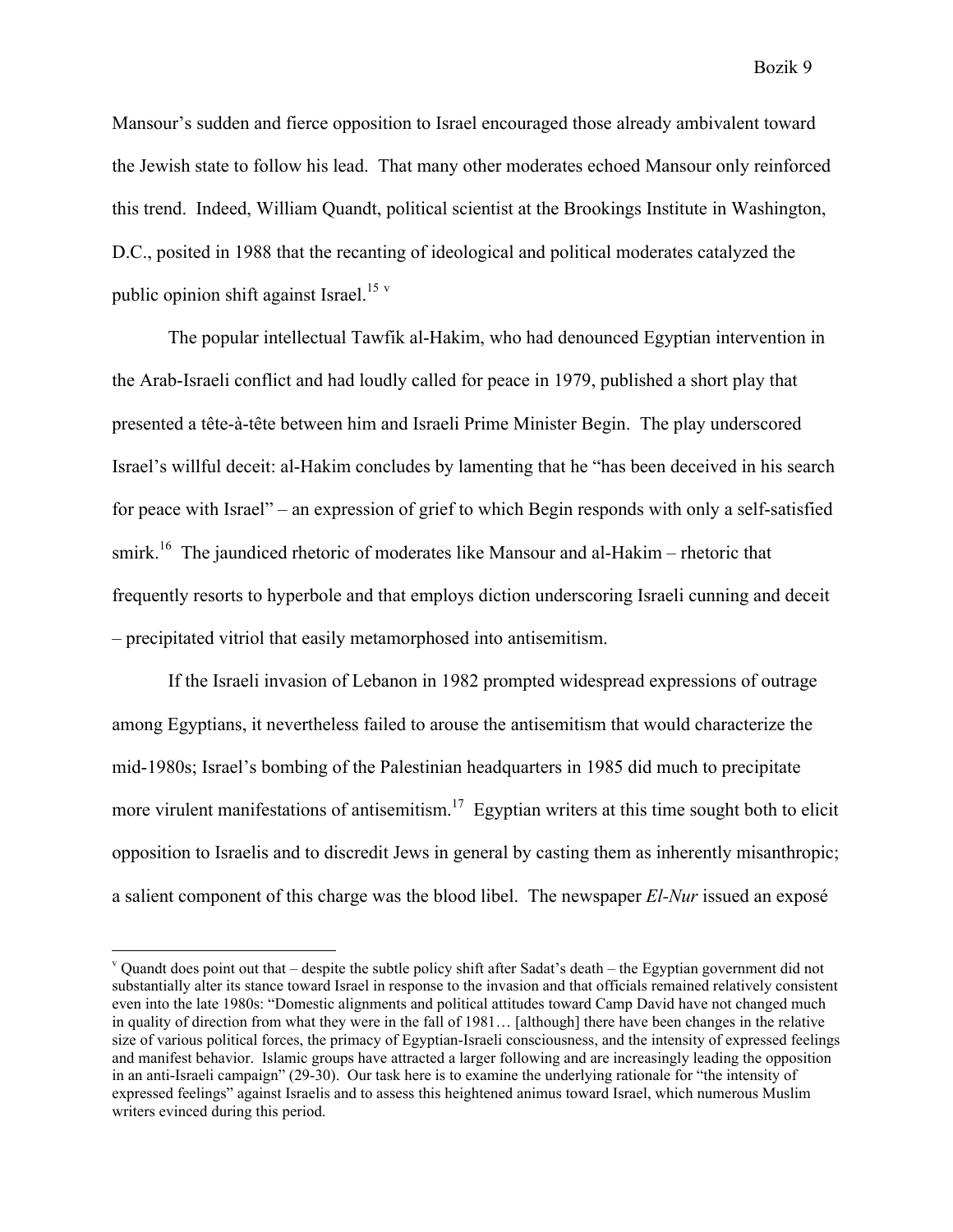of alleged Jewish practices in March of 1986: "The Talmud states Jews should have no mercy for non-Jews. Jewish history is full of blood, since Jewish religious cult obliges to spill the blood of non-Jews. The Rabbi who obtains a big quantity of human blood is considered to be a successful, Zionist Rabi." *El-Nur* thus propagates the historically popular myth that Jews engage in ritual murder. The article does not confine its charge to a certain demographic of Jews but rather castigates them all. Historian Gavin Langmuir identifies allegations such as these as *chimeria*, "proposition[s] that grammatically attribute with certitude to an outgroup and all its members characteristics that have never been empirically observed."<sup>18</sup> Antisemites thus ground the allegation of ritual murder entirely in fantasy: the claim, as Langmuir emphasizes, derives from no observable phenomenon but rather from a blatant deceit that seeks to vilify and alienate a feared "outgroup."vi While the *El-Nur* article does not satisfyingly substantiate its claim, it nevertheless attempts to garner a veneer of validity; a principal mechanism by which it does this is by referring to Jewish scripture – What could be better evidence of Jewish villainy than that race's ancient text? The article does not advance a sophisticated interpretation of the Talmud – while convoluted reasoning might make it more difficult to refute the allegation, it would also prove too complex for the average reader – but instead bluntly identifies its ostensible injunction to murder, as if such a command were patent in the text. The scriptural reference itself is vague – Where in the Talmud has the author come across the enjoinder to display no mercy to "non-Jews"? Obviously, such a command is absent in the Talmud, but this article's objective is to arouse the emotions of its readers, not to appeal to their intellects. In making this emotional appeal, the article twice opposes syntactically the terms "Jews" and "non-Jews" to emphasize

vi Langmuir, in fact, identifies charges of ritual murder as the "clearest example" of *chimeria*: "Had ritual murder occurred, that conduct would have been so corporeal that it could have been observed. But not only do we have no satisfactory evidence that Jews ever – to say nothing of a habit – committed ritual murder; a careful examination of the evidence makes it apparent that those who initiated the accusation had never observed that conduct themselves" (Langmuir 334).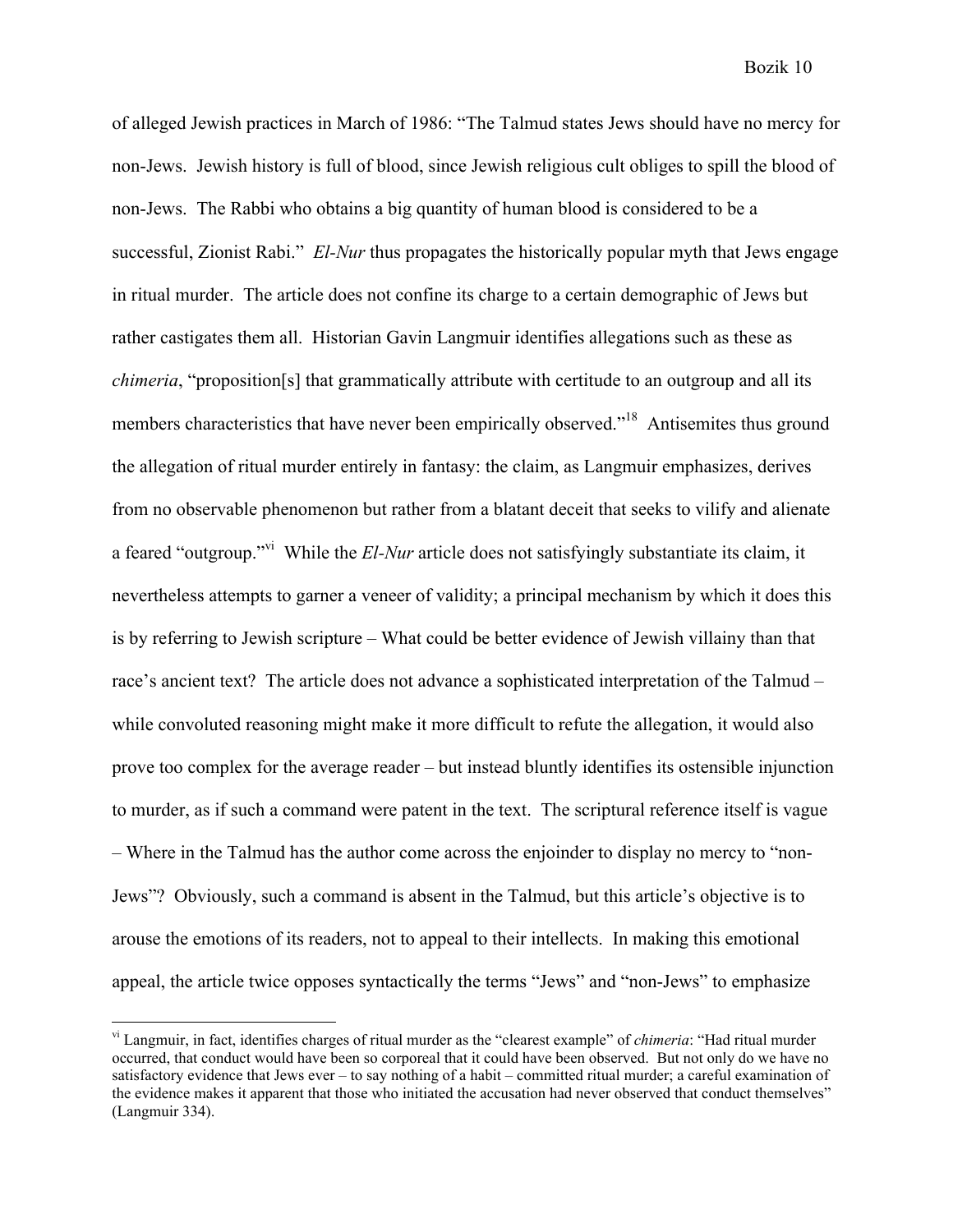that these two groups are fundamentally antithetical to one another. Furthermore, the article intimates that Jewish misanthropy is a core component of Zionism by spontaneously inserting the word "Zionist" into the final sentence of this passage in reference to the "successful Rabbi." This almost inappreciable interpolation obscures for the reader that the article conflates Judaism and Zionism.

The sudden departures of Israel from the Camp David Accords in 1982 and 1985 seem also to have prompted Egyptians to adopt a more cynical view of Israeli behavior. When Jewish leaders attacked Austrian President-elect Kurt Waldheim in 1986 for his associations with the Nazis during World War II, Egyptian papers were quick to discern sinister motives behind Israel's censure. Journalist Mohamed al-Hayawan, in the government-backed newspaper *Al-Gomhouria*, wrote that "Israel has always sought to capitalize on what it constantly describes as Nazi persecution of the Jews. It has always sought to remind Europeans of these fictitious crimes."19 In addition, al-Hayawan objected that Israel denounced Egypt's associations with the PLO but "has never ceased to trumpet out Hitler's intentions to liquidate the Jews, the main motive each time being to extend support for Israeli aims and objectives." Al-Hayawan here resorts to the common antisemitic claim that Jews exaggerate the severity of the Holocaust. One striking facet of this article is that al-Hayawan disclaims Jewish persecutions and appears to engage in Holocaust denial. But while he refers to "these fictitious crimes," it is not clear whether al-Hayawan denies the Holocaust entirely, dismisses the extent of the suffering that the Third Reich inflicted, or regards the Holocaust as no "crime" at all. This ambiguity is surely not unintentional, for al-Hawayan must be aware that he cannot explicitly repudiate a historical event that the majority of the world recognizes and continue to appear rational. Rather, employing a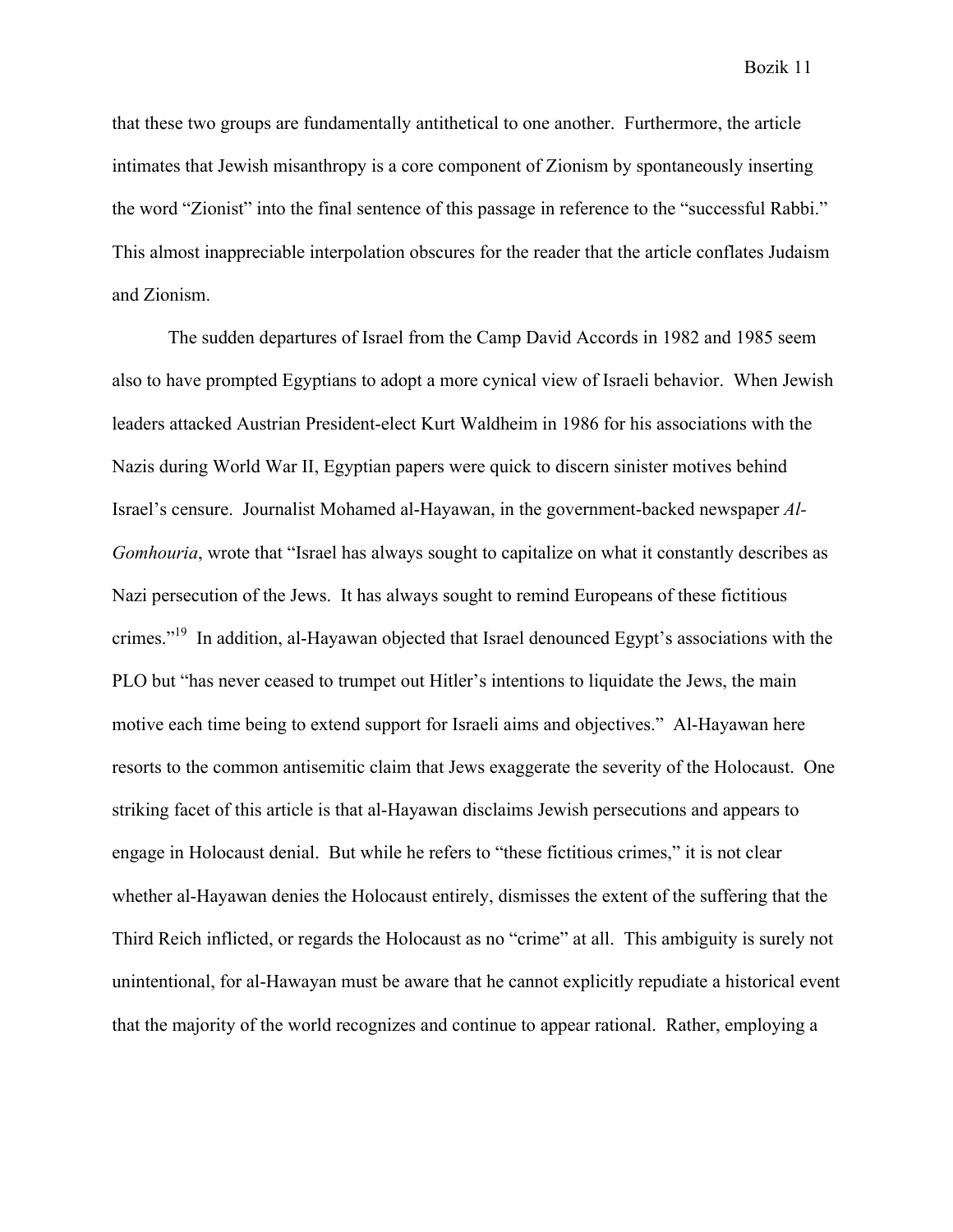hackneyed artifice, he suggests that Israel misrepresents the Holocaust to extract political concessions.

While al-Hawayan's commentary is itself trite, its appearance in a state-sponsored publication raises questions about what messages the Egyptian government endorsed during this period. Israeli leaders called for their Egyptian colleagues to curtail the derogatory journalism, but rejoinders from Cairo indicated that while the government disapproved of libel, it did not oversee the media and could not constrain "mere opinion."20 Despite efforts to escape the proscriptions of the Camp David Accords that strictly forbid such "hostile propaganda," the Egyptian government's control of the press was conspicuous.<sup>21</sup> Given that President Hosni Mubarak could easily have suppressed such antisemitism, his failure to do so suggests tacit approval.<sup>vii</sup> Indeed, al-Hayawan's article was not an anomaly that the government might simply have overlooked: Egyptian publications routinely criticized the Israeli state with the utmost fervor. On the same day that al-Hayawan's article appeared, *Al-Akhbar* published an editorial that denounced America for endorsing Israel's statements against Waldheim and questioned why the U.S. would jeopardize relations with Austria for the Jewish state.<sup>22</sup> In addition, the conception of antisemitism as "mere opinion" that the Egyptian government implicitly espoused recalls the philosopher Jean-Paul Sartre's opening argument in *Antisemite and Jew*: "The word *opinion* makes us stop and think. It is the word a hostess uses to bring to an end a discussion that threatens to become acrimonious. It suggests that all points of view are equal; it reassures us, for

Bozik 12

vii<br>An examination of Egyptian government policies toward Israel during this period confirms the view that Egypt maintained a strong bias against the Jewish state. Egyptian ambassadors to Israel routinely left their posts for long stretches of time – often for over a year in the 1980s. Furthermore, Egypt actively participated in the Arab boycott against Israeli businesses: the Egyptian national shipping company refused to accept Israeli shipping corporations as legitimate carriers on its behalf while the government prevented Israel from participating in major fairs, including the October 1982 Cairo Agricultural Fair and the Cairo Book Fairs in 1983 and 1984. The government also discouraged Egyptian tourism to Israel by establishing a variety of bureaucratic and administrative impediments (*Christian Science Monitor*, "Is Israel Expendable?", February 21, 1984). With these restrictions, only a few hundred Egyptians visited Israel in the 1980s while over 60,000 Israelis visited Egypt in 1988 alone (*New York Times*, "In Israeli's View, the Frostiness is Undeserved," March 19, 1989).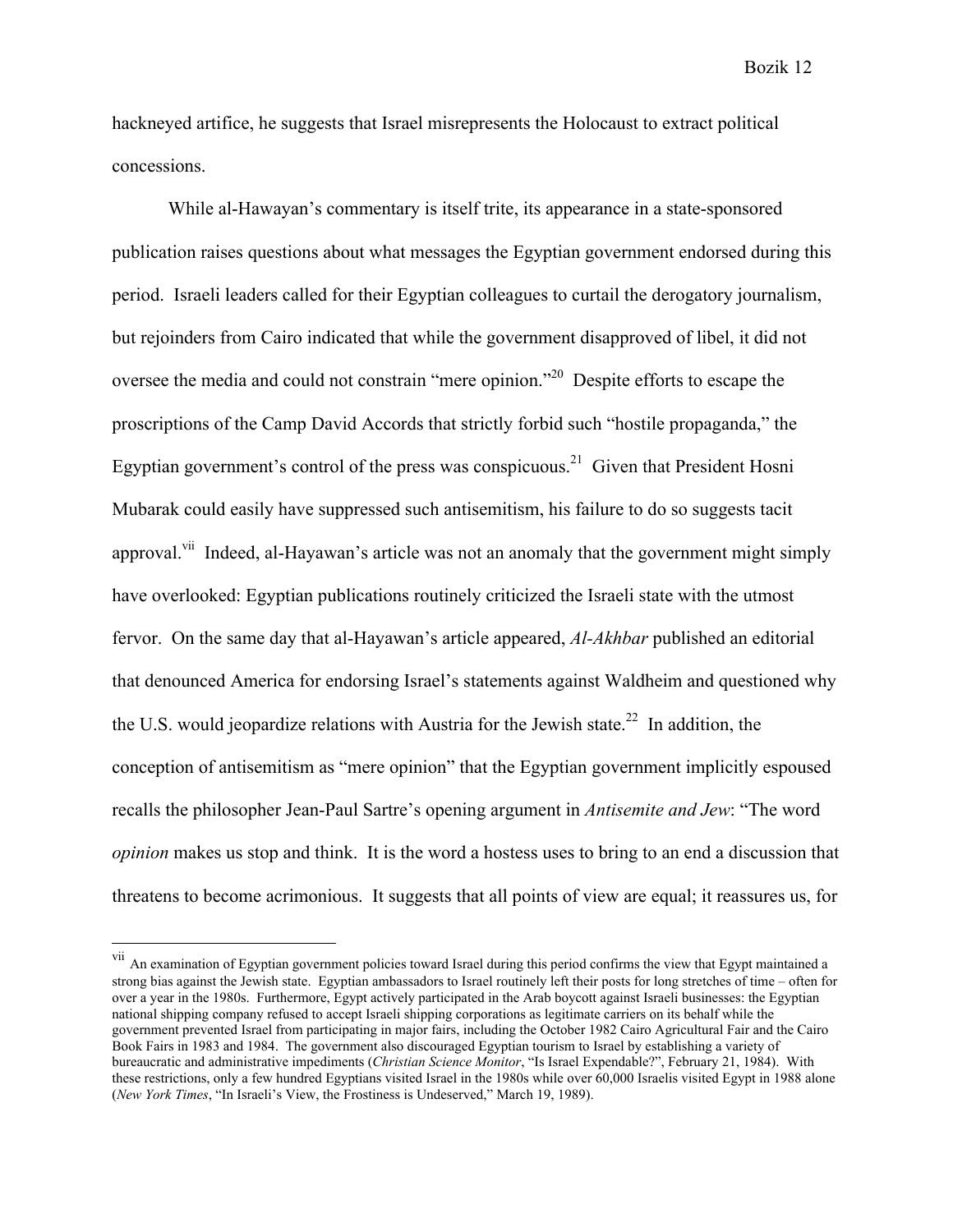it gives an inoffensive appearance to ideas by reducing them to the level of tastes. All tastes are natural; all opinions are permitted.<sup>223</sup> Although Sartre notes that "the word *opinion* makes us stop and think," it is evident that he believes only astute observers will pause at the use of this term; his central concern really is that most people unthinkingly embrace as "inoffensive" anything couched in the terms of "opinion." Sartre's words here underscore the power of language to inform thought: the use of the word "opinion" in reference to antisemitism might seem insignificant – even, as some might claim, indicative of tolerance – but it ultimately threatens to render as innocuous and even justifiable what we would otherwise apprehend as hateful and violent. That the government would promote such a message seems to evidence subtle efforts to normalize antisemitism in Egyptian society.

### **The Jewish-Islamic Cultural Struggle**

The Muslim Brotherhood, which had always passionately opposed peace with Israel, warned repeatedly of Israeli designs to subvert Islamic culture. In April 1981, it issued this condemnation of the Camp David Accords:

> Whatever Islam does not allow we must reject and struggle to eradicate…. From this vantage point we consider the shameful peace produced at Camp David and the Treaty with the enemy of God, the Prophet, the believers, humanity and justice to be an illusion. We believe from the depths of our hearts that it is a false peace. The Zionist existence on the land of Muslim Palestine at the expense of the Palestinian people is totally illegitimate…. As the treaty is false, so are all its consequences…. It is a disguised Jewish invasion of Egyptian society which hitherto was the fortress of Islam. Egypt has been the last line of defense against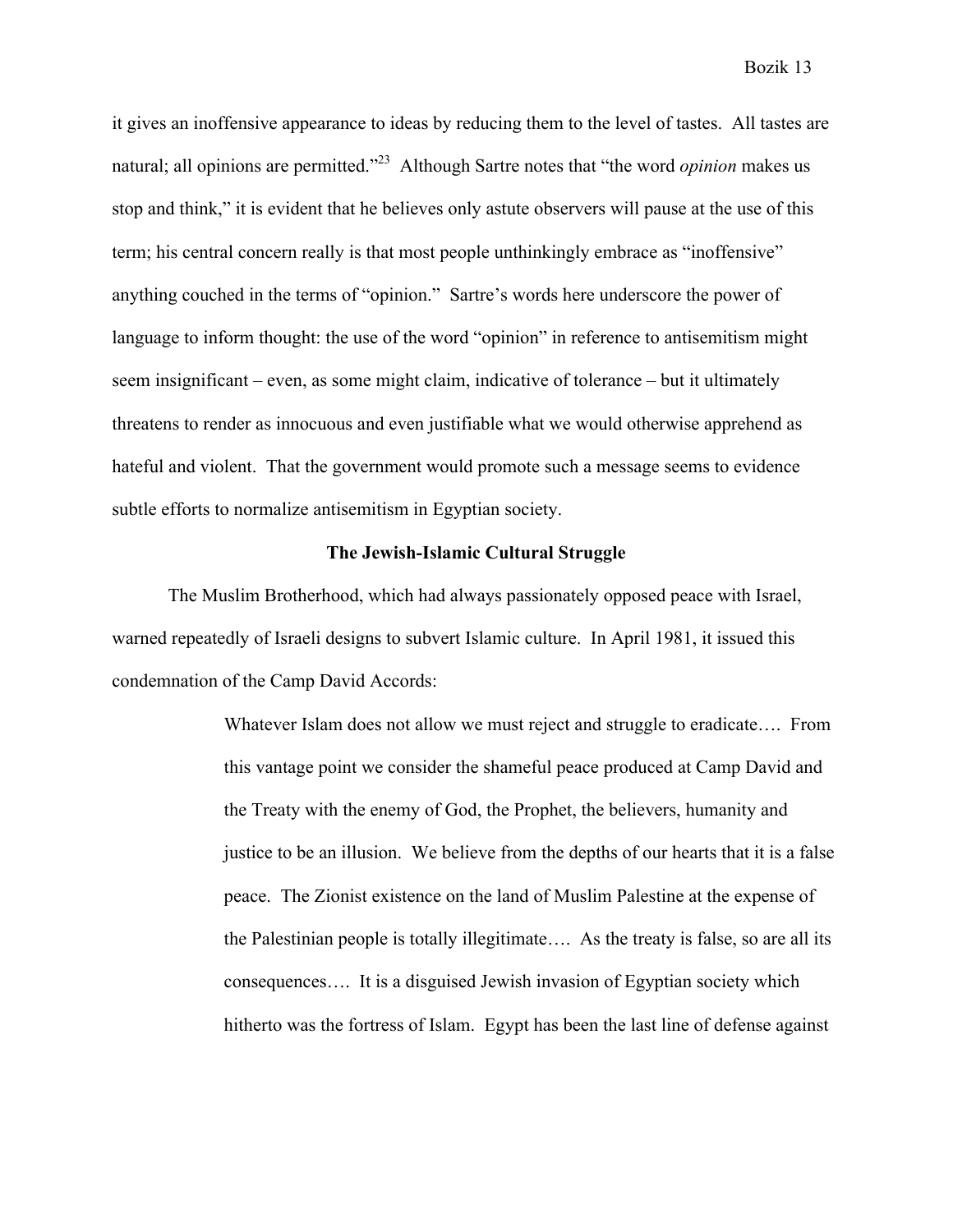the three enemies of Islam: Western crusaders, Communists, and Jewish Zionists."<sup>24</sup>

The Muslim Brotherhood's pronouncement here underscores that, in its view, peace with Israel is impossible. Quandt explicates inveterate opposition to Israel in terms of how certain Muslims conceive of the Jewish state, which – in their view – "is an aggressor on *dar al-Islam*. Israel is directly or indirectly behind the major calamities befalling Muslims everywhere, especially in Palestine. It has desecrated Muslim shrines in the Holy Land. As an evil it must be eradicated. $125$  Thus, as Quandt suggests, Israel functions as a scapegoat for the ills of Islamic society, even if it bears only the most tangential relationship – which can always be fabricated – to the misfortunes of pious Muslims. Israel thus assumes significance not only as the reification of a faith contrary to Islam but also as an "evil" that is homicidal and perhaps even deicidal: the Muslim Brotherhood's declaration does not only cast Jews as antagonistic to "humanity" but to God Himself. The Muslim Brotherhood also expresses its grave concern for the rapid crumbling of Egypt as "the fortress of Islam." Egypt's incapacity to preserve traditional Islamic values, the organization maintains, compromises the rest of the Middle East. To inspire opposition to Israel, it issues a nostalgic call to Muslims to remember their courageous defense of their religion: the implication is that if Muslims could successfully defend themselves against "Western crusaders" and "Communists," they can do so against "Jewish Zionists."

Many other Egyptian writers exhibited deep-seated insecurities about the cultural vulnerability of Egypt. The editor Mansour – whom we have already encountered – while displaying unbounded animus toward Israel for its invasion of Lebanon, nevertheless refused to engage in antisemitism in 1982. He seems, however, to have undergone a profound transformation in the mid-1980s, for in his 1986 book *Wound in the Heart of Israel* he avers: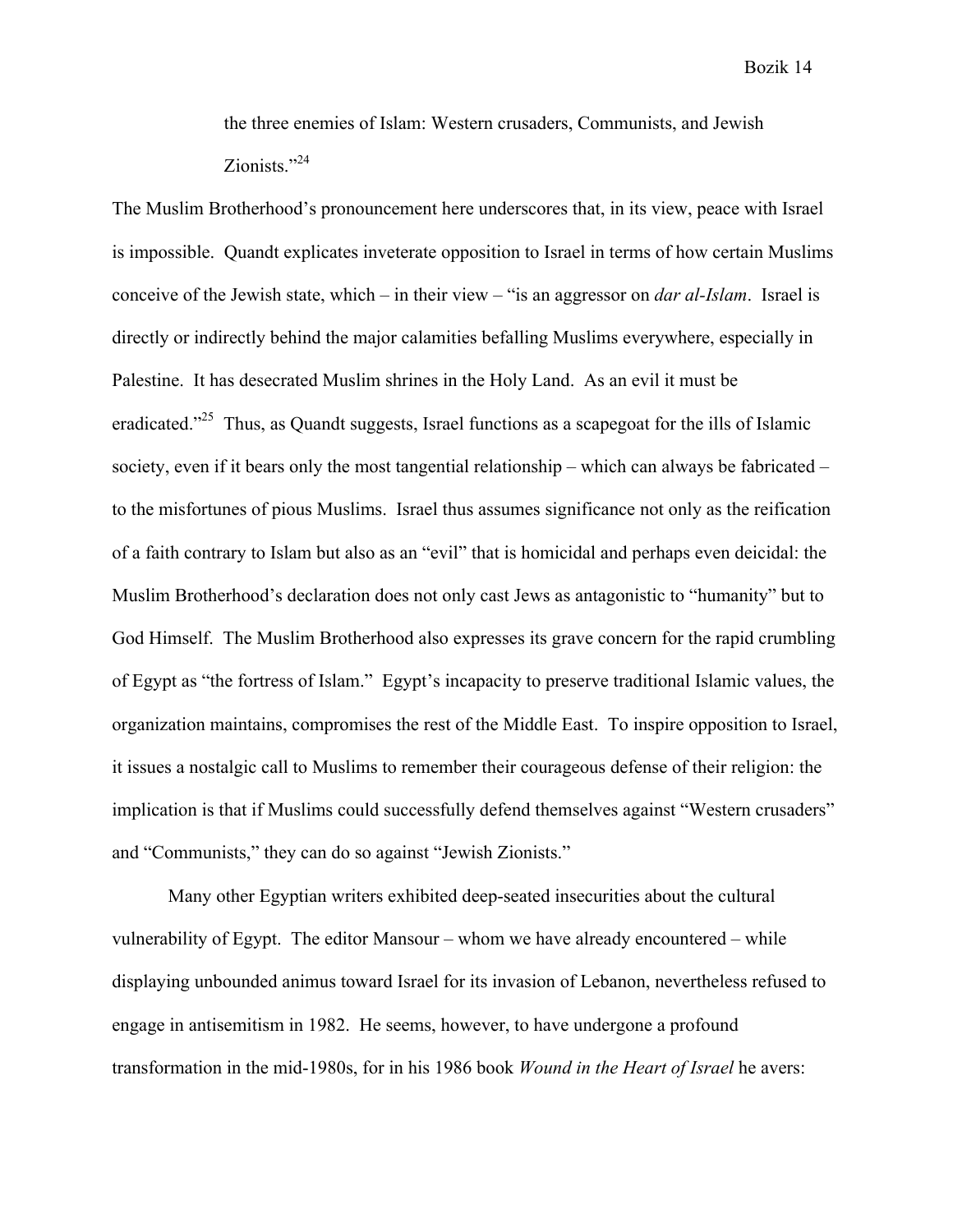"The world must curse the Jews, and curse the day on which they came on earth… The Jews prepare for humanity every form of torture… They sell to people the lust for money and offer them sex instead of morals and values. They spread anarchist, communist, and deviationist schools of thought to destroy the society in which they live.<sup> $26$ </sup> In first issuing an appeal to the rest of the "world" to "curse the Jews," Mansour suggests that these people are intrinsically – and uniformly – insidious. Evoking the stereotype of Jewish money-lending, he emphasizes the usurious depravity of Jews by declaring that they not only propagate "the lust for money" but also "sell" this lust to other people. Jews thus profit doubly from cultural disintegration: they not only attract followers to their materialistic ideology but also benefit financially from their proselytizing. However, in expressing anxiety that "sex" is supplanting "morals and values," Mansour reveals his ambivalence toward the strength of Muslim culture: while Jews are patently evil to Mansour, he fears that this treacherous people will succeed in duping those less judicious than he. Mansour exhibits discomfort with the diversity of ideologies – "anarchist, communist, and deviationist" – that obscure and threaten to eclipse the Islamic faith – ideologies that he counterposes to the values of the "society in which [*he*] lives." In objecting to "deviationism," Mansour not only denotes his disregard for that subversive ideology within the communist party – the intellectual movement to which the term "deviationism" most strictly applies – but also reveals his more general discomfort with ideas that depart from Muslim norms.

Other Egyptians extrapolated this notion that Jews subvert other societies to limn how they parasitically infest Islamic society. Abu Islam Ahmad Abdallah writes in his book *The Free Masons in the Area 245*: "The Masonic cancer flows through nations as the blood flows in the veins…. We have to warn against cancerous groups within Muslim society and to warn against joining international crusaders' organizations, attached in one way or another to World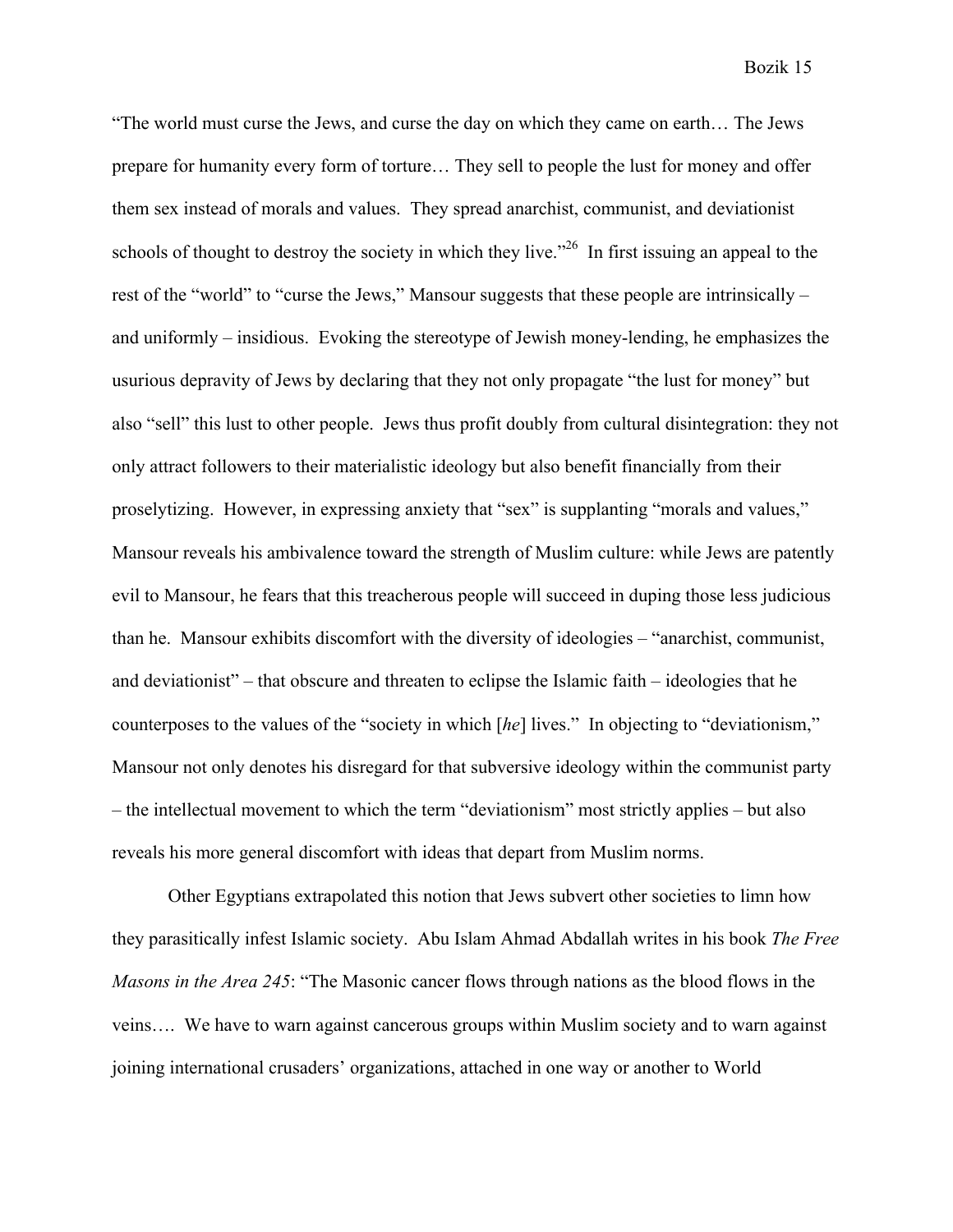Zionism…. Rotary is capable of blinding people through charity activity and dragging Muslims (from religion) to the banner of Humanism."<sup>27</sup> Abdallah, in employing the motif of a "cancer," expresses concern here not so much for external attacks on Muslim culture but rather for internal hazards. In advancing this charge, Abdallah disengages Islam from "charity," which he insists is just a ploy on the part of Jews to lure Muslims "from religion." In implicitly opposing Islam to "Humanism," Abdallah underscores his antagonism to all western ideals. Even Abdallah's punctuation underscores his charge that Zionism permeates all facets of society; in describing "international crusaders' organizations" as being "attached in one way or another to World Zionism," Abdallah inserts a comma between these two phrases in order to stress that all such international organizations suffer from Zionist associations: the presence of the comma denotes the phrase – "attached in one way…" – as nonrestrictive and therefore reveals that in Abdallah's mind all "organizations… [are] attached to World Zionism."

We might only expect then, given this prevalent phobia of Zionist machinations, that Egyptian academics would oppose the normalization process between Israel and Egypt and advance their own interpretations of the Jewish onslaught. Al-Sayyid Yasin, in an April 1983 issue of the prestigious journal *al-Siyasa al-Dawaliyya*, criticizes a Jewish scholar who called for "mediating concepts" that would ease the normalization process – concepts such as political legitimacy for each side and equality of cultures. In reference to these concepts, Yasin contends:

> They strive primarily towards what can be termed as subjection of the Arab national personality. To be accurate, they are not merely aimed at forcing recognition of Israel's legitimacy; more severely, their goal is eradicating the ideological, cultural, civilizational identity of Arab society through a carefully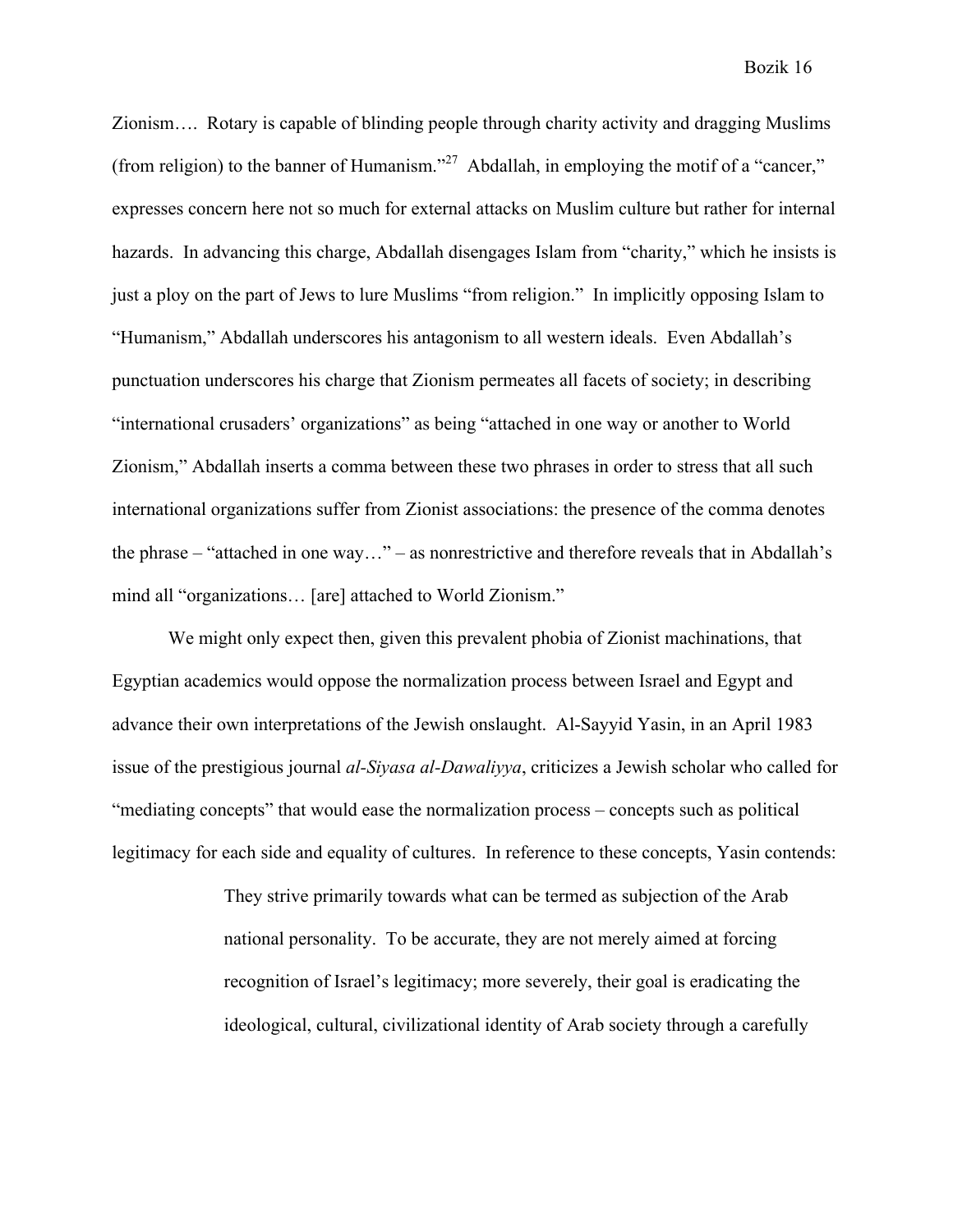planned cultural assault, consisting mainly of an innocent call to create a common culture and achieve cultural rapprochement via cultural exchange.<sup>28</sup>

Yasin discerns only the most sinister intentions in Israel's attempts to facilitate "cultural exchange." Talk of "political legitimacy" is, for Yasin, really just a façade for Israel to obscure its underlying designs to subjugate other cultures. The "call to create a common culture" is thus not an effort to achieve understanding between the two societies but rather an insidious attempt to dupe an unwary enemy. Yasin thus intimates that Zionism can never achieve acceptance by Arabs of their own volition. For Arabs, acquiescing to Zionism would mean subverting their natural inclinations. Another article in the paper *al-Ahram al-Iqtisadi* indicates that the "Zionist phenomenon aims to destroy the Arab will, to subjugate the Arab mind, or at least to tame and control it, making it accept the fait accompli and yield to the existence of Zionism, its domination and superiority."29 Like Yasin, this author does not suggest that Israel has the capacity to overwhelm Egypt with its military power; instead, the alleged threat of the Jewish state lies in its more deceptive stratagems. Assent to Zionism then, the author implies, is capitulation. While this commentary is, on the surface, a proposal for a realpolitik approach to relations with Israel, it also betrays – in expressing such forebodings about Jewish conspiracies – the author's underlying insecurities about Arab culture. Yasin and this writer both seem to fear most that Arabs will embrace the Israeli call for "cultural exchange." Although they do not clearly articulate the sentiment, these authors further the classic motif of the secretive, conniving Jew, who is so disingenuous that rather than merely conceal his intentions he makes "innocent call[s]" that run wholly counter to his true feelings. The Jews – so these authors suggest – are bent on "eradicating the ideological, cultural, civilizational identity of Arab society," but they do not do so openly, a duplicity that makes them all the more dangerous.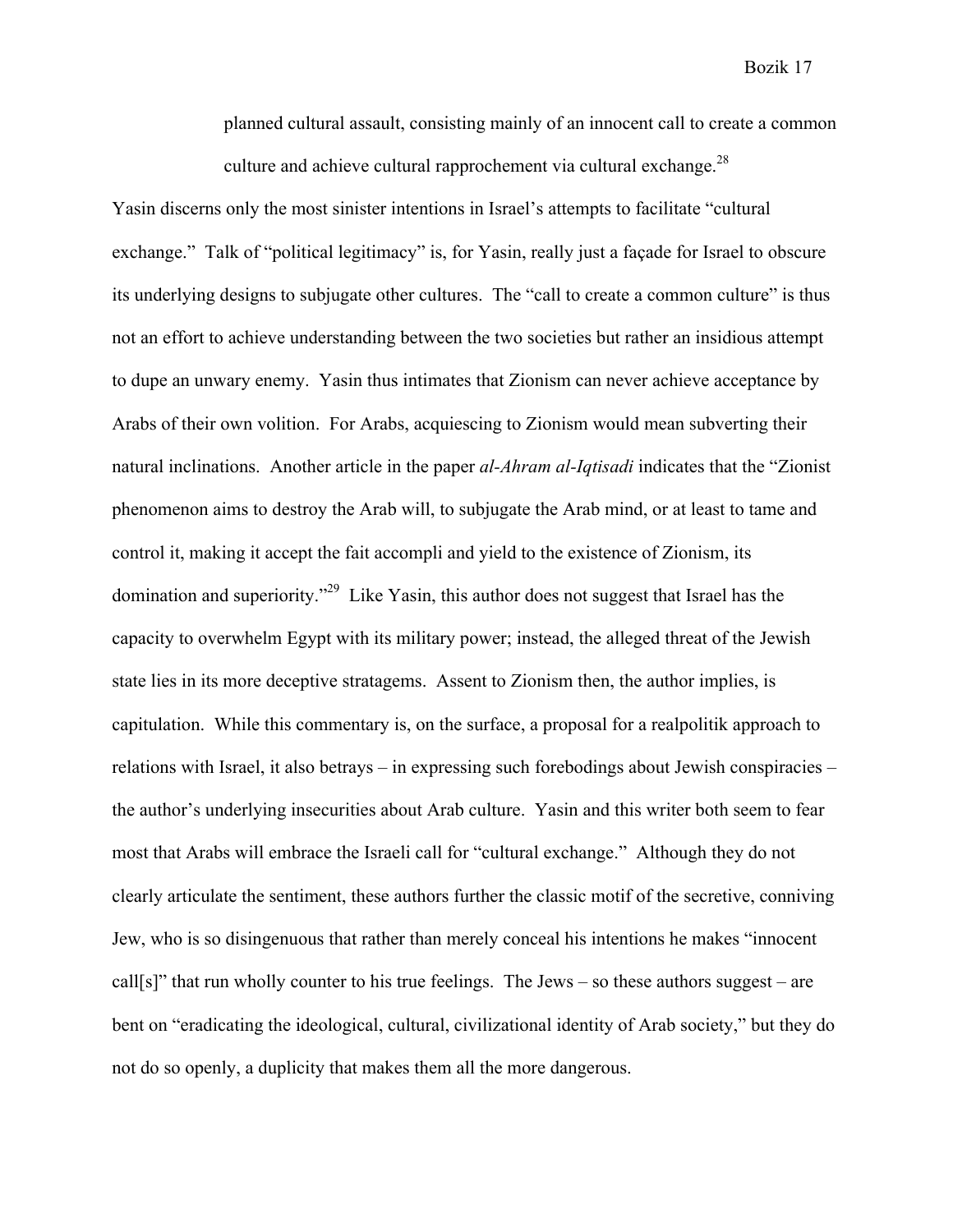Other academics combined outwardly detached political commentary with intolerant invective. Cairo University professor Hamad Rabigh, for instance, declares in his "Egypt and the Coming War" that Israel is gearing up for a massive Middle East offensive. Rabigh begins his paper by asserting that "Israelis have garnered the support of the U.S. which uses Tel Aviv as a storehouse for nuclear weapons."<sup>30</sup> Here, Rabigh initially makes a rather innocuous statement – that the U.S. and Israel are allies – a statement that few would refute, but he then combines it with the unfounded claim that Tel Aviv has become a missile depot. Rabigh fails to qualify this allegation, illustrating the ease with which Egyptian academics could insert fabrications into legitimate observations. After commenting on international relations, Rabigh engages in acerbic antisemitism that further compromises his status as a high-minded academician. Not content merely to outline how Israel may prosecute a future war against Egypt, Rabigh observes that "the historical source for this behavior is Jewish behavior" and that Jews have always been distinguished for their "cowardliness, disloyalty, dealings in money... and [for] never recognizing any sort of value or ethics."<sup>31</sup> Rabigh goes on to assert that "the Jew distributes drugs and encourages permissiveness. He is a coward who fears everything, including himself." Rabigh thus reveals that what may have appeared initially in his writing as anti-Zionism is really antisemitism. The author is opposed to Israel not so much because he fears its belligerent or expansionist policies or even because he protests the presence of a Jewish state in a region to which he feels Muslims are entitled, but rather because there is some inborn trait in Jews that makes them fundamentally incapable of coexisting peacefully with their neighbors. In addition, the author's unwillingness to examine his own preconceptions signals the extent to which his stance is simply a product of its convenience. Rabigh here appeals not to his readers' intellects but to their emotions: a rational reader would quickly reject Rabigh's meaningless vitriol, which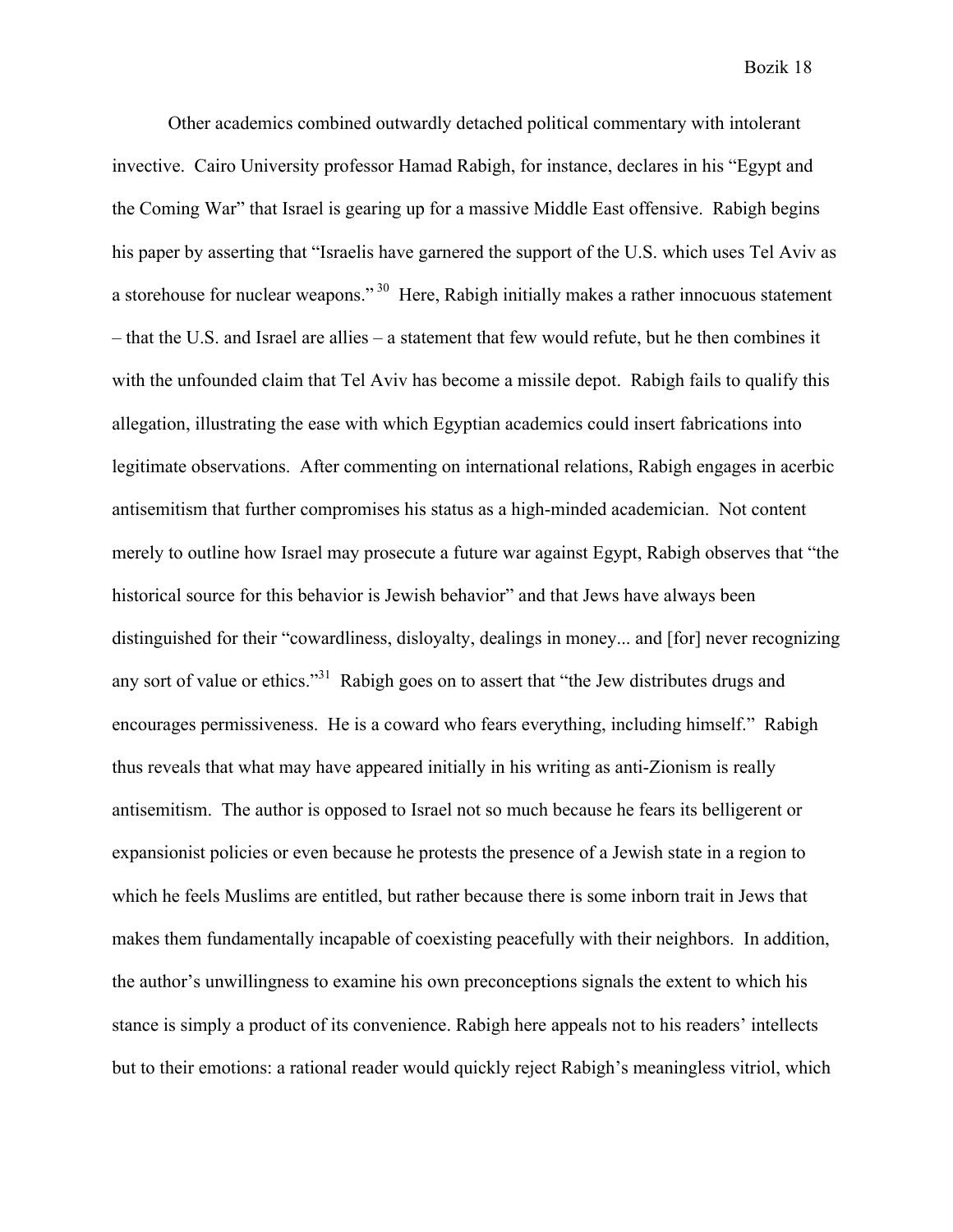easily beguiles the uncritical antisemite. Indeed, in advancing the claim that "the historical source for this behavior is Jewish behavior," Rabigh only illustrates his proclivity to resort to vague antisemitic remarks when he has nothing original to report; the claim is not only frustratingly terse and facile but also circular in its reasoning: when we disaggregate the statement, we see that it amounts to: the "source for this behavior is… behavior." Such a remark signals the lengths to which Egyptian writers went to "prove" Jewish conspiracy theories.

Such strident objections to seemingly benign foreign policy initiatives on the part of Israel begin to make a little more sense when viewed in the context of deep-seated Egyptian fears about national security and Cairo's tenuous relationship with its Arab neighbors. One may observe that the corrosiveness of Rabigh's paper obscures its putative objective: to assess the possibility that Israel may be preparing for war. Rabigh's analysis betrays abiding concerns that Egypt, in agreeing to the Camp David Accords, has dangerously compromised its national security by dropping its defenses to a dangerous state and abandoning productive alliances with Muslim nations. Israel's real goal, as Rabigh conceives of it, is to effect the "destruction of Egypt from within, estrangement of Egypt from its Arab environment, and paralysing of Egypt's regional (leadership) role." While Rabigh makes no real attempt to substantiate each discrete charge, his expansive hypothesis is united in the notion that Israel operates surreptitiously – a motif that numerous Egyptian writings, as we have seen, echo. In whatever foreign policies Israel pursues, the Jewish state, Rabigh intimates, never openly discloses its intentions

Professor Rabigh's claims perhaps also betoken anxiety about the manner in which former President Sadat went about making peace with Israel.<sup>viii</sup> Although Sadat had maintained

<sup>&</sup>lt;sup>viii</sup> Indeed, many of Sadat's closest aides concluded that the president had acted impetuously during the negotiations. Thaseen Basheer, adviser to Sadat at Camp David, asserted: "Sadat should have avoided the severe confrontation with other Arab states. Sadat was too arrogant in the way he treated other Arab countries. He even toyed with the idea of selling other Arabs down the river…. His sloppy negotiating techniques caused many problems for Egypt.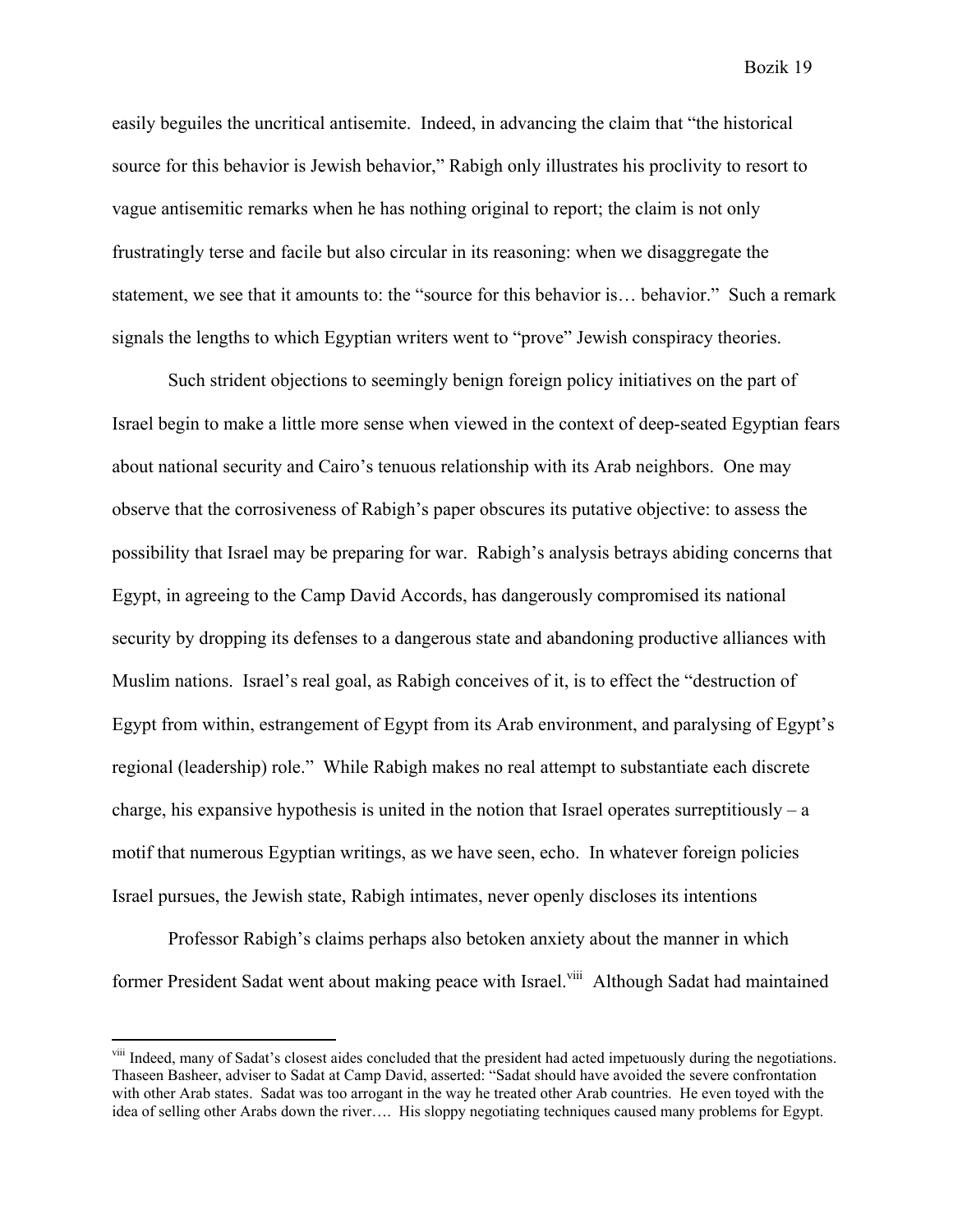to other Arab nations that he would not unilaterally seek peace with Israel, he conducted the meetings with Prime Minister Begin in complete secrecy. The news that Egypt had achieved peace with Israel was a shock to other Middle East Countries, and the Accords effectively isolated Egypt from its neighbors.<sup>32</sup> Rabigh emphasizes that the peace scheme cannot obviate an unavoidable reality: "The Egyptian regime must understand very well that a war is coming to the region. There is no such thing as saying that we are loyal to the policies of Camp David. We opposed those policies and suffered because of them."33 There are several curious elements in Rabigh's prophecy. It is striking that Rabigh insists that "we opposed those policies" when President Sadat had himself initiated the peace process by traveling to Jerusalem in 1977. Furthermore, Egyptians expressed almost unanimous support for Sadat's enterprise, and two of the three major parties – the Liberal and Socialist factions – openly endorsed the president, even sending representatives along with him to Israel.<sup>34</sup> Thus, it seems that Rabigh is engaging in a fair bit of historical revisionism in employing such a generalized "we." Rabigh's assertion that "we are [not] loyal to the policies of Camp David" appears to be more grounded in fact, for Egyptians at this time were deliberately contravening the provisions of the Accords. But his use of the word "loyal" perhaps signals his suppressed misgivings that Egyptians have not been conducting themselves honorably in this affair, for acknowledging that one is not loyal is to concede that one is not acting faithfully toward something entitled to some measure of fidelity. And yet, despite his tortuous rationalizations, Rabigh does forcefully emphasize that the path to war is unavoidable.

#### **Egyptian Antisemitism Today and Its Implications**

 $\overline{a}$ 

They prevented us from taking maximum advantage of the opportunities presented by the Treaty" ("Interview with Dr. Thaseen Basheer" 8).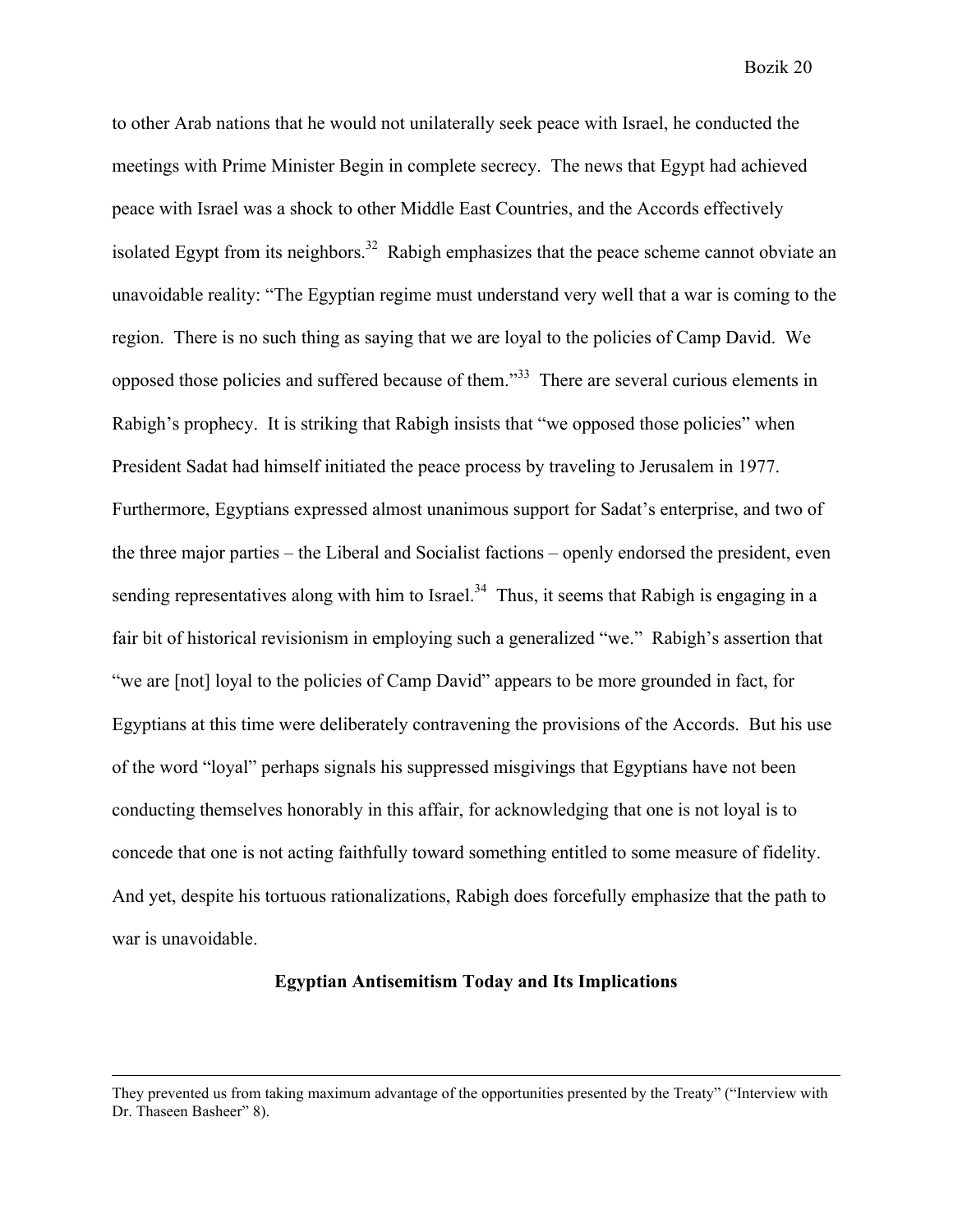Egyptian antisemitism – virulent, as we have seen, during the 1980s and early 1990s – remains a potent force today.35 The *Protocols of the Elders of Zion* – a document so obviously spurious that it seems that it should be a mere vestige of the past – still enjoys widespread circulation in Egypt and even became, in 2002, the basis for the national television series "Horseman without a Horse."36 In June 2003, the daily newspaper *Al-Wafd* printed several cartoons depicting Israeli Prime Minister Ariel Sharon as a cloven-footed, blood-sucking demon with horns and a swastika-emblazoned tie.<sup>37</sup> Egyptian media thus continue not only to identify Jews as inherently objectionable but also to represent Israeli leaders in the most graphic terms.

These outbreaks of antisemitism have nevertheless induced government and social group reactions in recent years that were absent two decades ago. In response to "Horseman without a Horse," the Egyptian Organization for Human Rights released a strong denunciation of antisemitism and petitioned the producers responsible for the series to recant the racism that pervaded their work.38 The following year, Osama El-Baz, President Mubarak's personal political advisor, issued a report that rejected all forms of antisemitism, particularly Holocaust denial and propagation of the *Protocols* – a report that twice appeared in *Al-Ahram*. 39 Disavowals of antisemitism such as these prompted Abraham H. Foxman, national director of the Anti-Defamation League in Egypt, to announce in the summer of 2003: "While anti-Semitism continues to be a serious problem in Egypt, we have seen a diminishment in the level and intensity which we find very encouraging, and hope it continues. Anti-Semitism in Egypt is diminished, but still potent."<sup>40</sup>

However, Islamic fundamentalism – arguably the greatest progenitor of antisemitism in Egypt – remains as prolific and virulent as ever. Islamic fundamentalism pervades the Egyptian press, incessantly conflating Judaism and Zionism and labeling both as intrinsically antithetical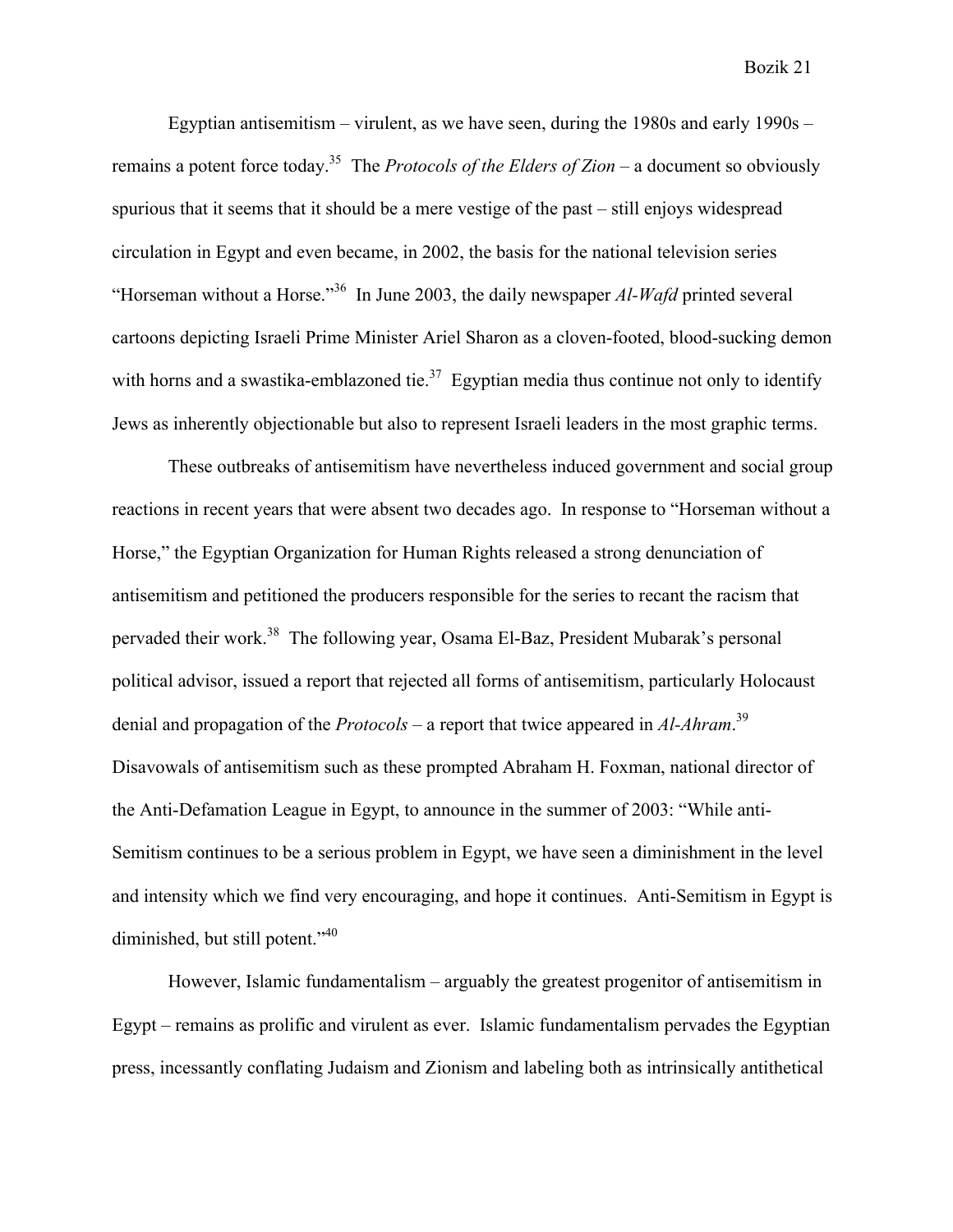to Muslim culture. Mahmud Abu al-'Abbas, in the article "The Arab Nation: Where to?", which appeared in *al-Wafd* in May 2005, writes: "The Zionist enemy, the mortal enemy of Islam, which hates Muslims and even the whole world – for the Zionists in their own eyes are the rulers of the world, and everybody must be their servants – commit machinations and conspiracies in all the countries of the world and especially in Islamic countries in order to confuse the Arabs and Muslims."41 Here, Al-'Abbas not only condemns Zionism as misanthropic but also identifies it as displaying particular pathological affinity to Islam. Such paranoia – perceiving the dangers of Judaism "in all the countries of the world" and anticipating the wholesale delusion of "the Arabs and Muslims" by Zionists – is symptomatic of the neurotic thinking that facilitates and bolsters Egyptian antisemitism today. Egyptian journalists continue to voice fears that Jews are abetting the West's infiltration of Muslim society. Fikriyya Ahmad, in "An Israeli Normalization Campaign Aiming at the Arab Youth in Holland," which appeared in *al-Wafd* the same month as al-'Abbas's article, declared:

> The camera and the guitar are a known Zionist method for spreading Zionist concepts in order to control the world and corrupt its values, side by side with the implementing of the normalization plans with the state of Israel. This is done by luring the Arab and Muslim youth by all means of materialistic and physical seduction, in order to commit what resembles brainwashing, so as to erase the Arab rejection of the Jewish crimes.<sup>42</sup>

It is ironic that Ahmad disclaims the guitar, a musical instrument that likely arose in the Middle East or near it.<sup>43</sup> While Ahmad probably objects to the transmutation of the guitar in Western culture into a cultural icon, as he sees it, of loose morals, the length to which he goes to pinpoint the pernicious elements of Western ideals is striking. So many commentators like Ahmad fixate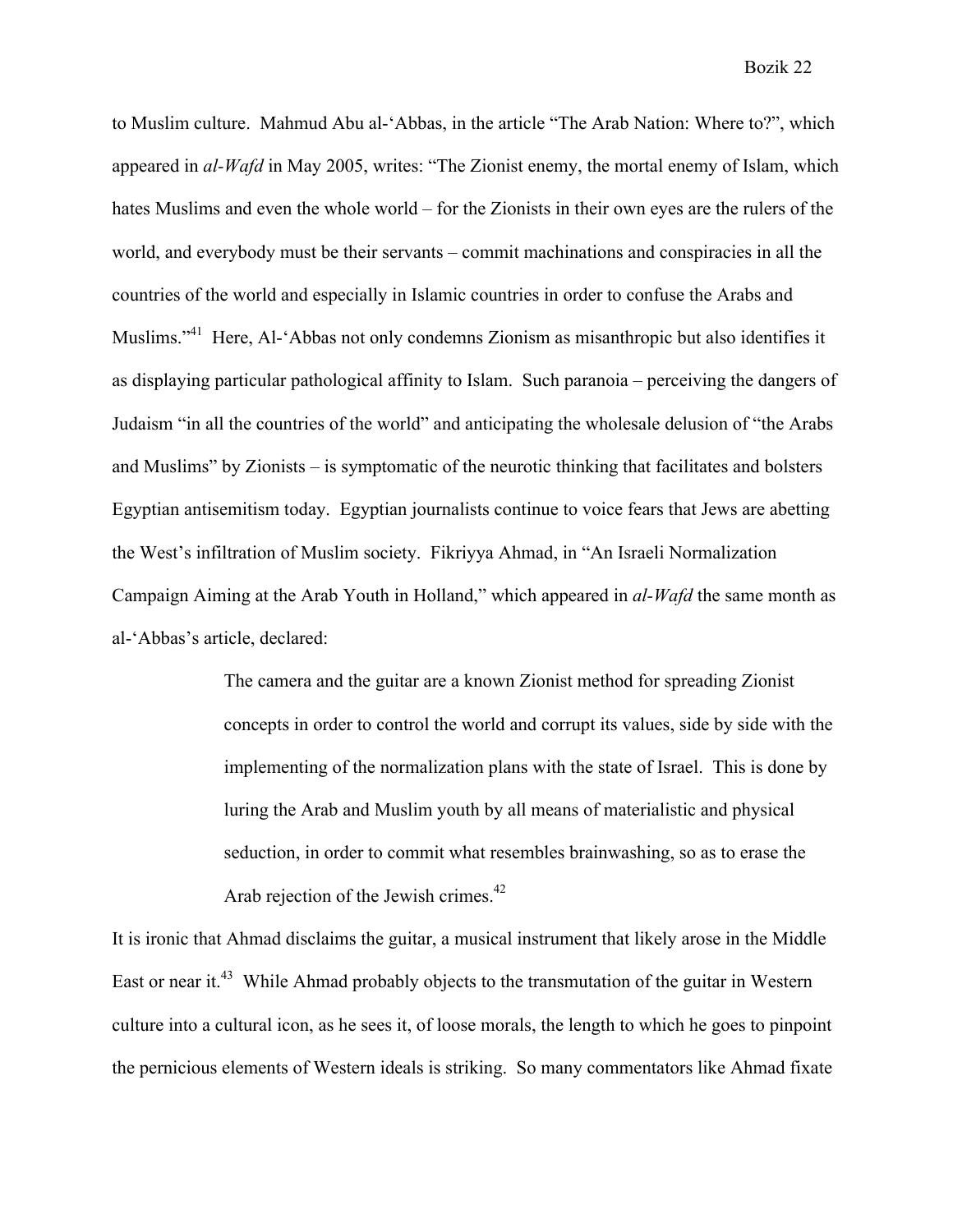upon "the Arab and Muslim youth," underscoring the corruption of children that Zionism entails. Antisemites advance sexual tropes – relying upon such diction as "the lust for money" and, as with Ahmad, "materialistic and physical *seduction*" – that render perverse and aberrant mundane objects, such as the "camera." We may observe that in denouncing Zionism nearly all of these antisemitic commentators avoid analytical assessments of the perceived threats of Judaism and instead focus upon Jewish attempts to subjugate the world and uproot traditional systems of belief: Zionism, as these writers conceive of it, never strives for anything approaching a moderate policy. Such rhetoric exposes the antisemites' refusal to acknowledge that Jews and Zionists necessarily include a diversity of opinions.

If both Zionism and Judaism are so blatantly pernicious, why is it that antisemitic writers must struggle so to substantiate their claims and to convince others of their authenticity? Antisemitic commentators assume a stance that is arrogant in its unstated assumption that most people are too undiscerning to perceive – without the aid of a sophisticated critic – the threat of an ideology that is patently dangerous to the intelligent observer. One impetus for the intensity of antisemitism in Egyptian society, no doubt, is to attract attention through sensationalism: vitriol sells books and papers, and so it is perhaps unfortunately natural for these people to employ such means to profit from other people's thirst for the lurid. But Egyptian antisemitism is symptomatic of more than mere avarice: it exposes a fundamental discomfort regarding the security of Islamic society. It is not only Judaism that confronts Muslims, but also Communism and the West. If Jews furnish the most comprehensible avatar of the threat to Muslim society, then racist writers can easily translate their message for common people by resorting to antisemitic tropes, which hold universal currency.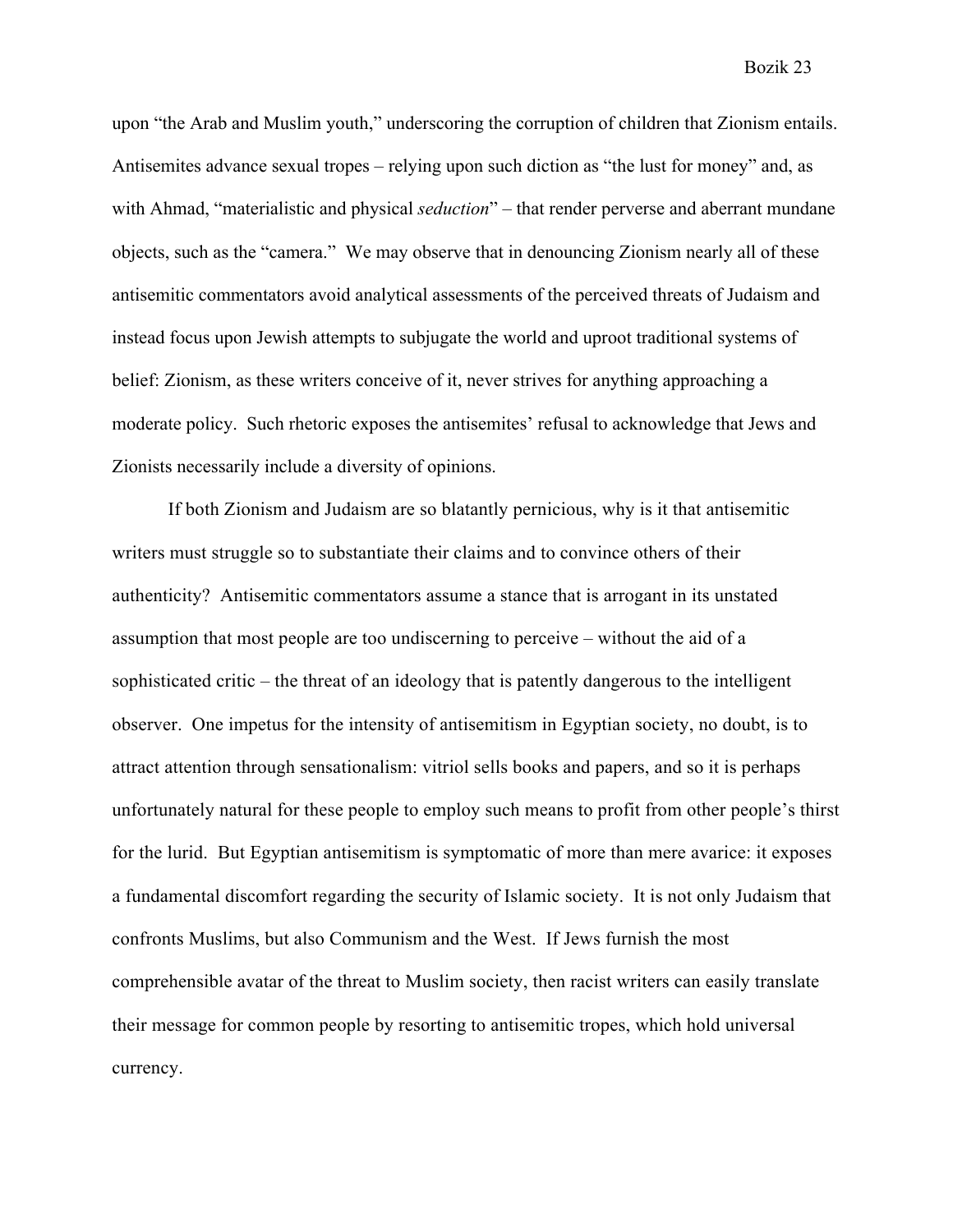Ultimately, the Camp David Accords illustrate the failure of government-imposed thinking: a treaty cannot truly transform public opinion. At the very least, a sincere attempt at peace would have to enjoy the fervent support of public officials to have a reasonable chance at success. Even so, it would be necessary to counteract the deeply-rooted antisemitism in academia. The active promotion of scholarly dialogue between rival countries would be a solid step in the right direction. Governments will still have to confront the inbred antisemitism of their general populaces – a prejudice that has existed for thousands of years and that will probably always be latent in some sector of society but that nevertheless might be considerably reduced by concerted political action. Intense cooperation, ultimately, is the *least* that Egypt and Israel must undertake to refute effectively Mansour's bitter claim, in reference to the Accords, that "it will take another 34 years to correct that mistake."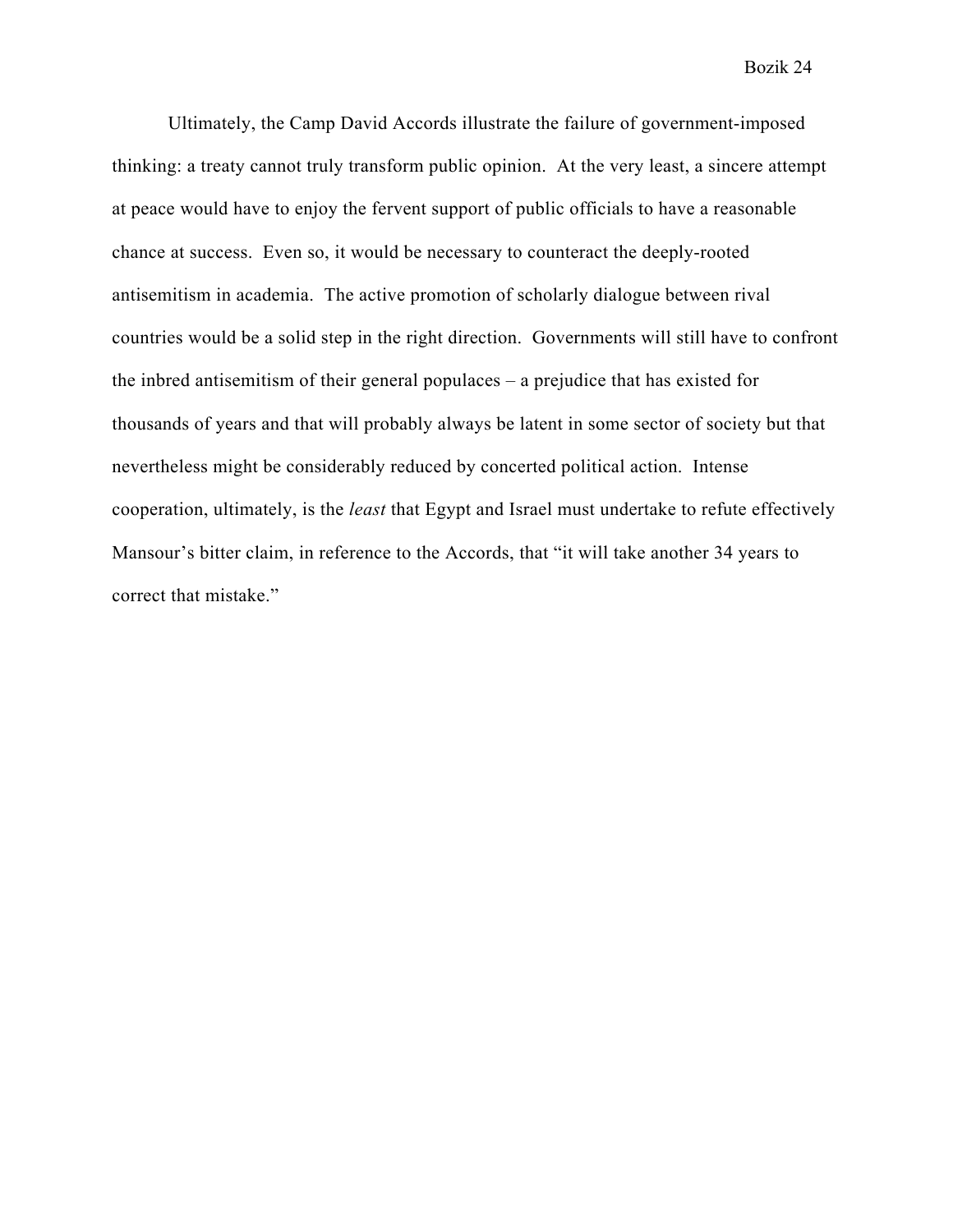## Endnotes

1 "Camp David Accords (1978)." *<sup>A</sup> Dictionary of Contemporary History*. Townson, Duncan (ed). Blackwell

- 
- 
- 
- 
- 
- 
- 
- 
- 
- 
- 
- 

Publishing, 1999. Blackwell Reference Online.<br>
<sup>33</sup> "An Egyptian View of the Middle East." *The Jerusalem Post*. October 18, 1992.<br>
<sup>34</sup> "Sadat seeking a total pact, Cairo says." *The Globe and Mail*. November 19, 1977.<br>
<sup></sup>

- 
- 
- 

Arab/Muslim World." Anti-Defamation League. July 12, 2005. Online resource.

- <http://www.adl.org/main\_Arab\_World/asam\_may\_june\_egypt\_2005\_07.htm> <sup>42</sup> Fikriyya Ahmad. "An Israeli Normalization Campaign Aiming at the Arab Youth in Holland al-Wafd. May 4, 2005. qtd. in "Antisemitism in the Arab/Muslim World." Anti-Defamation League. July 12, 2005.<br>Online resource. <http://www.adl.org/main Arab World/asam may june egypt 2005 07.htm>
- <sup>43</sup> Sparks, Paul. "Guitar Performance in the Nineteenth and Twentieth Centuries." Performance Practice Review. Vol. 10, No. 1. 1997. pp. 71-79.

<sup>&</sup>lt;sup>2</sup> "Israelis Jubilant, but Arabs are Critical, Cautious; Egypt's Foreign Minister Resigns; Camp David Accords Deepen Split in Arab World." The Washington Post. September 19, 1978, Final Edition.<br><sup>3</sup> Egypt: Israel's Peace Partner, A Survey of Antisemitism in the Egyptian Press, 1986-7. Simon Wiesenthal Center

Report. Jamany 1988.<br>
Scaling Figure 1, Thinking Tores International. May 6, 1992, Wednesday, BC cycle, International.<br>
<sup>5</sup> sligypt frees Ovitz and Musrati family." *The Jerusalem Post.* May 6, 1992.<br>
<sup>6</sup> sligypt frees Ovi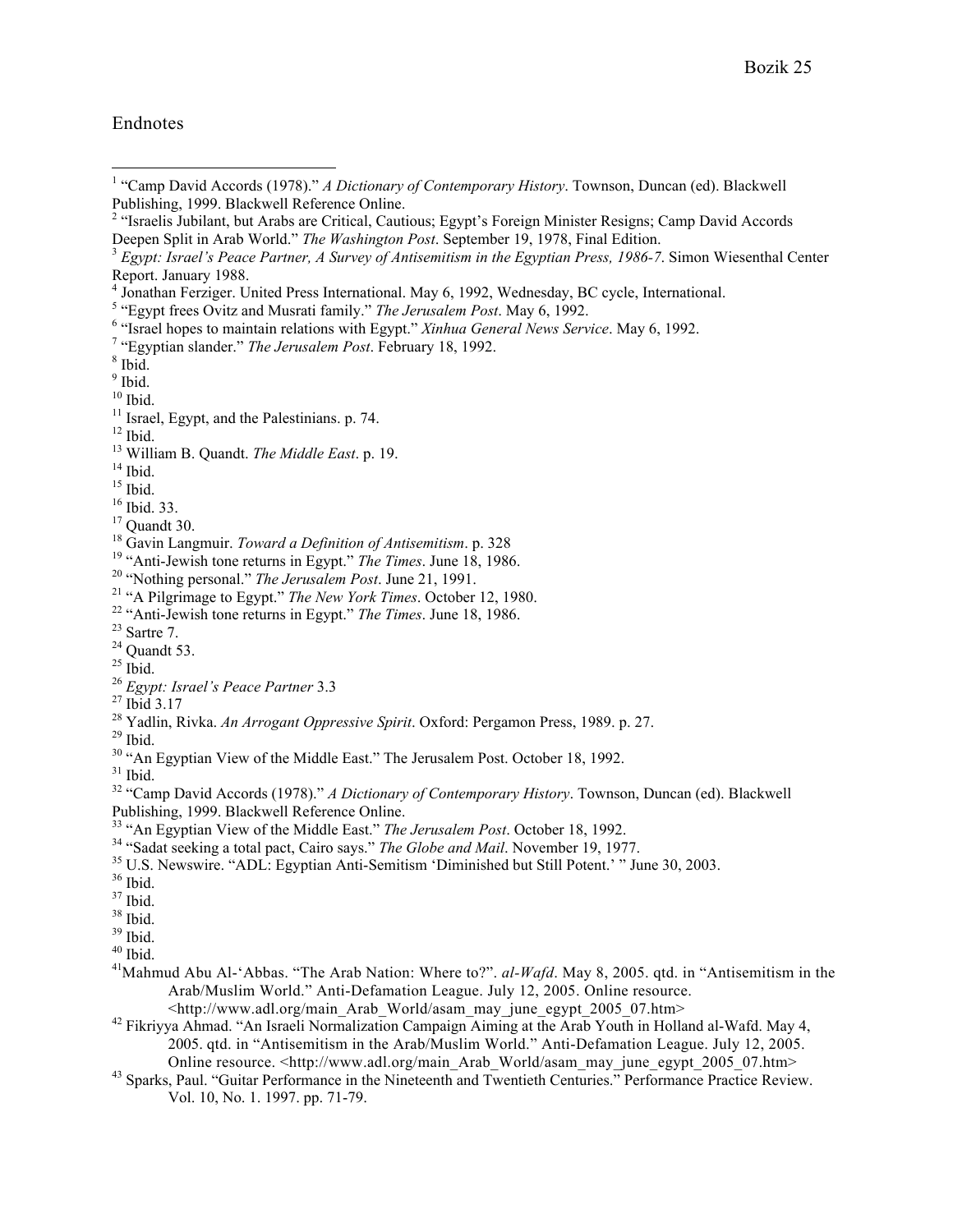# Bibliography

"A Pilgrimage to Egypt." *The New York Times*. October 12, 1980.

 $\overline{a}$ 

- Ahmad, Fikriyya. "An Israeli Normalization Campaign Aiming at the Arab Youth in Holland al-Wafd. May 4, 2005. qtd. in "Antisemitism in the Arab/Muslim World." Anti-Defamation League. July 12, 2005. Online resource. <http://www.adl.org/main\_Arab\_World/asa\_may\_june\_egypt\_2005\_07.htm>
- Al-'Abbas, Mahmud Abu. "The Arab Nation: Where to?". *al-Wafd*. May 8, 2005. qtd. in "Antisemitism in the Arab/Muslim World." Anti-Defamation League. July 12, 2005. Online resource. <http://www.adl.org/main\_Arab\_World/asa\_may\_june\_egypt\_2005\_07.htm>
- Al-Sa'adani, Izat. "Welcome, Israeli AIDS." *Al-Ahram*. Qtd. in "Egyptian Slander." *The Jerusalem Post*. February 18, 1992.
- "An Egyptian View of the Middle East." *The Jerusalem Post*. October 18, 1992.
- "Anti-Jewish tone returns in Egypt." *The Times*. June 18, 1986.
- "Camp David Accords (1978)." *A Dictionary of Contemporary History*. Townson, Duncan (ed). Blackwell Publishing, 1999. Blackwell Reference Online.
- "Conversations in Cairo: An Interview with Dr. Thaseen Basheer." Interview conducted by Norman Frankel. *Middle East Focus*. Summer 1990. pp. 8-13.
- *The Camp David Accords*. "The Framework for Peace in the Middle." Jimmy Carter Library. July 21, 2005. Online access. <http://www.jimmycarterlibrary.org/documents/campdavid/accords.phtml>
- "Egypt frees Ovitz and Musrati family." *The Jerusalem Post*. May 6, 1992. Lexis-Nexis Academic. Yale University Libraries. <http://www.lexisnexis.com/us/lnacademic/search/homesubmitForm.do>
- *Egypt: Israel's Peace Partner, A Survey of Antisemitism in the Egyptian Press, 1986-7*. Simon Wiesenthal Center Report. Los Angeles: Medi-Press, January 1988.
- Ferziger, Jonathan. United Press International. May 6, 1992, Wednesday, BC cycle, International. Lexis-Nexis Academic. Yale University Libraries. <http://www.lexisnexis.com/us/lnacademic/search/homesubmitForm.do>
- "Is Israel Expendable?". *Christian Science Monitor*. February 21, 1984. Lexis-Nexis Academic. Yale University Libraries.